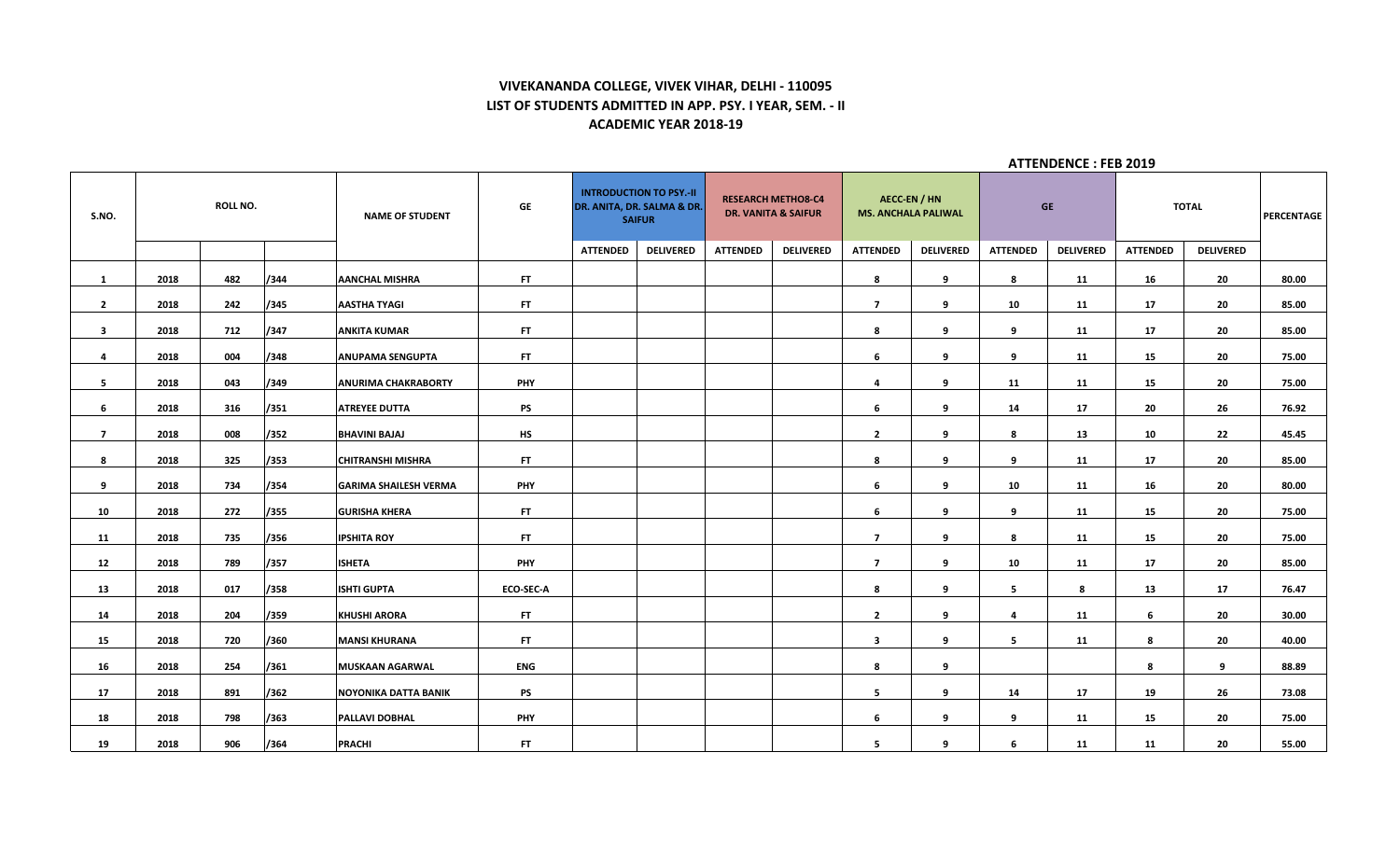# **LIST OF STUDENTS ADMITTED IN APP. PSY. I YEAR, SEM. - II ACADEMIC YEAR 2018-19**

| S.NO. |      | <b>ROLL NO.</b> |      | <b>NAME OF STUDENT</b> | <b>GE</b>                |                 | <b>INTRODUCTION TO PSY.-II</b><br>DR. ANITA, DR. SALMA & DR.<br><b>SAIFUR</b> |                 | <b>RESEARCH METHO8-C4</b><br><b>DR. VANITA &amp; SAIFUR</b> |                          | AECC-EN / HN<br><b>MS. ANCHALA PALIWAL</b> |                         | <b>GE</b>        |                 | <b>TOTAL</b>     | <b>PERCENTAGE</b> |
|-------|------|-----------------|------|------------------------|--------------------------|-----------------|-------------------------------------------------------------------------------|-----------------|-------------------------------------------------------------|--------------------------|--------------------------------------------|-------------------------|------------------|-----------------|------------------|-------------------|
|       |      |                 |      |                        |                          | <b>ATTENDED</b> | <b>DELIVERED</b>                                                              | <b>ATTENDED</b> | <b>DELIVERED</b>                                            | <b>ATTENDED</b>          | <b>DELIVERED</b>                           | <b>ATTENDED</b>         | <b>DELIVERED</b> | <b>ATTENDED</b> | <b>DELIVERED</b> |                   |
| 20    | 2018 | 685             | /365 | <b>PREETI MEHRA</b>    | $\mathsf{CS}\phantom{0}$ |                 |                                                                               |                 |                                                             | 8                        | 9                                          | 10                      | 10               | 18              | 19               | 94.74             |
| 21    | 2018 | 760             | /366 | <b>PRIYA YADAV</b>     | <b>PHY</b>               |                 |                                                                               |                 |                                                             | 6                        | 9                                          | 11                      | 11               | 17              | 20               | 85.00             |
| 22    | 2018 | 677             | /367 | <b>RASHMI BHAMANIA</b> | <b>PS</b>                |                 |                                                                               |                 |                                                             | 3                        | 9                                          | 16                      | 17               | 19              | 26               | 73.08             |
| 23    | 2018 | 317             | /368 | <b>RITIKA</b>          | <b>FT</b>                |                 |                                                                               |                 |                                                             | 8                        | 9                                          | 9                       | 11               | 17              | 20               | 85.00             |
| 24    | 2018 | 308             | /369 | <b>SAJAL</b>           | FT.                      |                 |                                                                               |                 |                                                             | 8                        | 9                                          | 9                       | 11               | 17              | 20               | 85.00             |
| 25    | 2018 | 815             | /370 | <b>SAMIKSHA SHARMA</b> | FT.                      |                 |                                                                               |                 |                                                             | $\overline{2}$           | 9                                          | $\overline{\mathbf{3}}$ | 11               | 5               | 20               | 25.00             |
| 26    | 2018 | 721             | /371 | <b>SANYA THAKUR</b>    | <b>PS</b>                |                 |                                                                               |                 |                                                             | $\overline{\mathbf{3}}$  | 9                                          | 14                      | 17               | 17              | 26               | 65.38             |
| 27    | 2018 | 846             | /372 | <b>SHIPALI</b>         | <b>PS</b>                |                 |                                                                               |                 |                                                             | 6                        | 9                                          | 15                      | 17               | 21              | 26               | 80.77             |
| 28    | 2018 | 601             | /374 | <b>SURBHI SHARMA</b>   | ECO-SEC-A                |                 |                                                                               |                 |                                                             | 6                        | 9                                          | 5                       | 8                | 11              | 17               | 64.71             |
| 29    | 2018 | 274             | /375 | <b>UDISHA MERWAL</b>   | FT.                      |                 |                                                                               |                 |                                                             | 8                        | 9                                          | 9                       | 11               | 17              | 20               | 85.00             |
| 30    | 2018 | 531             | /376 | <b>URJA ROHILLA</b>    | <b>FT</b>                |                 |                                                                               |                 |                                                             | $\overline{\phantom{a}}$ | 9                                          | 6                       | 11               | 13              | 20               | 65.00             |
| 31    | 2018 | 486             | /379 | YASHITA SAREEN         | <b>HS</b>                |                 |                                                                               |                 |                                                             | 3                        | 9                                          | 6 <sup>1</sup>          | 13               | 9               | 22               | 40.91             |
| 32    | 2018 | 974             | 726  | <b>SAIJAL VERMA</b>    | <b>PHY</b>               |                 |                                                                               |                 |                                                             | 8                        | 9                                          | 10                      | 11               | 18              | 20               | 90.00             |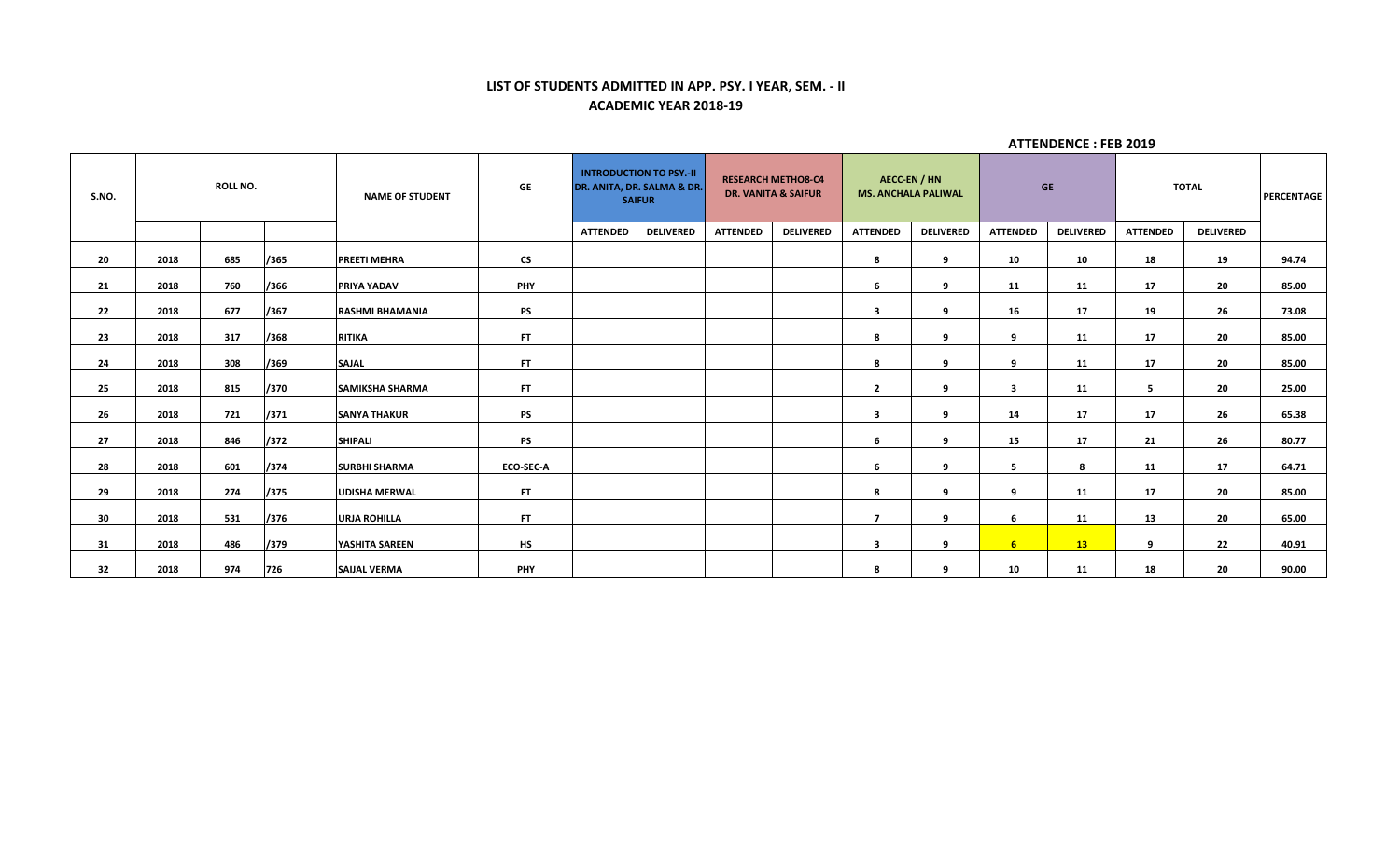## **VIVEKANANDA COLLEGE, VIVEK VIHAR, DELHI - 110095 LIST OF STUDENTS ADMITTED IN B.COM.(H) I YEAR, SEM. - II ACADEMIC YEAR 2018-19**

| S.NO.          |      | ROLL NO. |      | <b>NAME OF STUDENT</b>  | <b>AECC-EN</b> | SEC-A/B | <b>GENERIC</b>   |                 | <b>CORPORATE LAW</b><br><b>DR. RANJEETA-A SEC</b><br><b>MS. RACHNA MEGH SEC B</b> |                 | <b>CORPORATE ACCOUNTINGS</b><br>SEC-A-Ms. Shilpa<br>SEC- B -ms. Timsi |                         | <b>AECC-EN/HN</b><br><b>MR. YUMNAM</b> |                         | <b>GE</b>        |                 | <b>TOTAL</b>     | PERCENTAGE |
|----------------|------|----------|------|-------------------------|----------------|---------|------------------|-----------------|-----------------------------------------------------------------------------------|-----------------|-----------------------------------------------------------------------|-------------------------|----------------------------------------|-------------------------|------------------|-----------------|------------------|------------|
|                |      |          |      |                         |                |         |                  | <b>ATTENDED</b> | <b>DELIVERED</b>                                                                  | <b>ATTENDED</b> | <b>DELIVERED</b>                                                      | <b>ATTENDED</b>         | <b>DELIVERED</b>                       | <b>ATTENDED</b>         | <b>DELIVERED</b> | <b>ATTENDED</b> | <b>DELIVERED</b> |            |
| 1              | 2018 | 474      | /279 | <b>AARTI PANWAR</b>     | EN             | SEC-A   | ECO-SEC-A        | 17              | 23                                                                                | 12              | 14                                                                    | 6                       | 8                                      | 6                       | 8                | 41              | 53               | 77.36      |
| $\overline{2}$ | 2018 | 709      | /280 | <b>AASHI JINDAL</b>     | EN             | SEC-A   | ECO-SEC-A        | 20              | 23                                                                                | 13              | 14                                                                    | 6                       | 8                                      | 5                       | 8                | 44              | 53               | 83.02      |
| 3              | 2018 | 879      | /281 | <b>AAYUSHI YADAV</b>    | EN             | SEC-A   | ECO-SEC-A        | 21              | 23                                                                                | 12              | 14                                                                    | 5                       | 8                                      | $\overline{7}$          | 8                | 45              | 53               | 84.91      |
| 4              | 2018 | 506      | /282 | <b>ABHILASHA AZAD</b>   | EN             | SEC-A   | ECO-SEC-A        | 20              | 23                                                                                | 13              | 14                                                                    | $\overline{\mathbf{3}}$ | 8                                      | 5                       | 8                | 41              | 53               | 77.36      |
| 5              | 2018 | 766      | /283 | <b>ADITI GARG</b>       | EN             | SEC-A   | ECO-SEC-A        | 21              | 23                                                                                | 14              | 14                                                                    | 6                       | 8                                      | 6                       | 8                | 47              | 53               | 88.68      |
| 6              | 2018 | 773      | /286 | <b>BHARTI</b>           | EN             | SEC-A   | ECO-SEC-A        | 21              | 23                                                                                | 14              | 14                                                                    | 6                       | 8                                      | 8                       | 8                | 49              | 53               | 92.45      |
| $\overline{7}$ | 2018 | 895      | /288 | <b>DEEKSHA SETH</b>     | EN             | SEC-A   | ECO-SEC-A        | 23              | 23                                                                                | 13              | 14                                                                    | $\overline{\mathbf{3}}$ | 8                                      | 8                       | 8                | 47              | 53               | 88.68      |
| 8              | 2018 | 245      | /289 | <b>DISHA AGGARWAL</b>   | EN             | SEC-A   | <b>ECO-SEC-A</b> | 23              | 23                                                                                | 13              | 14                                                                    | 6                       | 8                                      | 6                       | 8                | 48              | 53               | 90.57      |
| 9              | 2018 | 692      | /291 | <b>HARSHITA KHANNA</b>  | EN             | SEC-A   | <b>ECO-SEC-A</b> | 19              | 23                                                                                | 14              | 14                                                                    | 6                       | 8                                      | 6                       | 8                | 45              | 53               | 84.91      |
| 10             | 2018 | 348      | /292 | <b>HARSHITA RAWAT</b>   | EN             | SEC-A   | <b>ECO-SEC-A</b> | 20              | 23                                                                                | 13              | 14                                                                    | 4                       | 8                                      | 6                       | 8                | 43              | -53              | 81.13      |
| 11             | 2018 | 892      | /293 | <b>HIMANI CHANNA</b>    | EN             | SEC-A   | <b>ECO-SEC-A</b> | 21              | 23                                                                                | 10              | 14                                                                    | $\overline{\mathbf{3}}$ | 8                                      | 4                       | 8                | 38              | 53               | 71.70      |
| 12             | 2018 | 927      | /294 | <b>HIMANSHI AGARWAL</b> | EN             | SEC-A   | <b>ECO-SEC-A</b> | 22              | 23                                                                                | 11              | 14                                                                    | $\mathbf{3}$            | 8                                      | 6                       | 8                | 42              | 53               | 79.25      |
| 13             | 2018 | 342      | /295 | <b>ISHIKA AGGARWAL</b>  | EN             | SEC-A   | ECO-SEC-A        | 18              | 23                                                                                | 13              | 14                                                                    | 6                       | 8                                      | 6                       | 8                | 43              | 53               | 81.13      |
| 14             | 2018 | 926      | /297 | <b>ISHIKA JAIN</b>      | EN             | SEC-A   | ECO-SEC-A        | 20              | 23                                                                                | 11              | 14                                                                    | $\overline{\mathbf{3}}$ | 8                                      | 5                       | 8                | 39              | 53               | 73.58      |
| 15             | 2018 | 910      | /298 | <b>JYOTI RAWAT</b>      | EN             | SEC-A   | <b>ECO-SEC-A</b> | 21              | 23                                                                                | 13              | 14                                                                    | 5                       | 8                                      | $\overline{7}$          | 8                | 46              | 53               | 86.79      |
| 16             | 2018 | 921      | /299 | <b>KALASH JAISWAL</b>   | EN             | SEC-A   | ECO-SEC-A        | 22              | 23                                                                                | 13              | 14                                                                    | 6                       | 8                                      | 8                       | 8                | 49              | 53               | 92.45      |
| 17             | 2018 | 542      | /300 | <b>KARISHMA AGARWAL</b> | EN             | SEC-A   | ECO-SEC-A        | 20              | 23                                                                                | 13              | 14                                                                    | 5                       | 8                                      | 6                       | 8                | 44              | 53               | 83.02      |
| 18             | 2018 | 909      | /301 | <b>KIRTI JAIN</b>       | <b>EN</b>      | SEC-A   | <b>ECO-SEC-A</b> | 21              | 23                                                                                | 11              | 14                                                                    | $\overline{7}$          | 8                                      | 6                       | -8               | 45              | 53               | 84.91      |
| 19             | 2018 | 596      | /302 | <b>KOMAL AGARWAL</b>    | EN             | SEC-A   | ECO-SEC-A        | 20              | 23                                                                                | 13              | 14                                                                    | $\overline{a}$          | 8                                      | 4                       | 8                | 41              | 53               | 77.36      |
| 20             | 2018 | 881      | /303 | <b>MANSI RAWAT</b>      | EN             | SEC-A   | ECO-SEC-A        | 23              | 23                                                                                | 12              | 14                                                                    | 3                       | 8                                      | $\overline{\mathbf{a}}$ | 8                | 42              | 53               | 79.25      |
| 21             | 2018 | 878      | /304 | <b>MEDHAVI TYAGI</b>    | EN             | SEC-A   | ECO-SEC-A        | 20              | 23                                                                                | 11              | 14                                                                    | $\overline{a}$          | 8                                      | 6                       | 8                | 41              | 53               | 77.36      |
| 22             | 2018 | 416      |      | /305 MINI JAIN          | EN             | SEC-A   | <b>ECO-SEC-A</b> | 22              | 23                                                                                | 12              | 14                                                                    | 5                       | 8                                      | 5                       | 8                | 44              | 53               | 83.02      |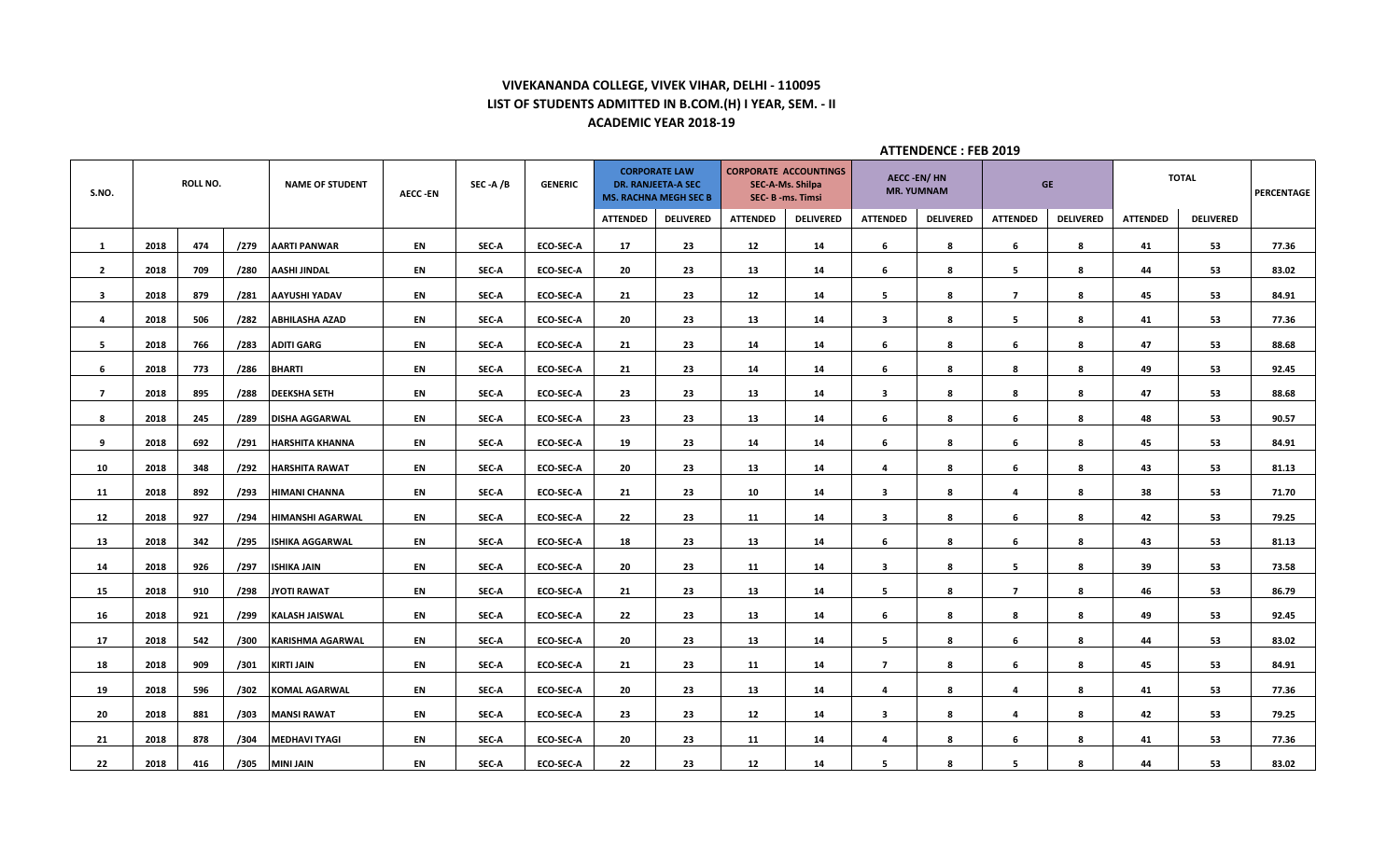## **LIST OF STUDENTS ADMITTED IN B.COM.(H) I YEAR, SEM. - II ACADEMIC YEAR 2018-19**

|       | <b>ROLL NO.</b><br><b>NAME OF STUDENT</b> |     |      |                         |                |         |                  |                 |                                                                                   |                 |                                                                     |                                        | <b>ATTENDENCE: FEB 2019</b> |                         |                  |                 |                  |            |
|-------|-------------------------------------------|-----|------|-------------------------|----------------|---------|------------------|-----------------|-----------------------------------------------------------------------------------|-----------------|---------------------------------------------------------------------|----------------------------------------|-----------------------------|-------------------------|------------------|-----------------|------------------|------------|
| S.NO. |                                           |     |      |                         | <b>AECC-EN</b> | SEC-A/B | <b>GENERIC</b>   |                 | <b>CORPORATE LAW</b><br><b>DR. RANJEETA-A SEC</b><br><b>MS. RACHNA MEGH SEC B</b> |                 | <b>CORPORATE ACCOUNTINGS</b><br>SEC-A-Ms. Shilpa<br>SEC-B-ms. Timsi | <b>AECC-EN/HN</b><br><b>MR. YUMNAM</b> |                             |                         | <b>GE</b>        |                 | <b>TOTAL</b>     | PERCENTAGE |
|       |                                           |     |      |                         |                |         |                  | <b>ATTENDED</b> | <b>DELIVERED</b>                                                                  | <b>ATTENDED</b> | <b>DELIVERED</b>                                                    | <b>ATTENDED</b>                        | <b>DELIVERED</b>            | <b>ATTENDED</b>         | <b>DELIVERED</b> | <b>ATTENDED</b> | <b>DELIVERED</b> |            |
| 23    | 2018                                      | 741 | /306 | <b>MONIKA</b>           | EN             | SEC-A   | <b>ECO-SEC-A</b> | 23              | 23                                                                                | 13              | 14                                                                  | 6                                      | -8                          | $\overline{7}$          | 8                | 49              | 53               | 92.45      |
| 24    | 2018                                      | 905 | /307 | <b>NAMRTA SHARMA</b>    | EN             | SEC-A   | <b>ECO-SEC-A</b> | 18              | 23                                                                                | 6               | 14                                                                  | 5                                      | 8                           | 4                       | 8                | 33              | 53               | 62.26      |
| 25    | 2018                                      | 102 | /308 | <b>NEHA</b>             | EN             | SEC-A   | <b>ECO-SEC-A</b> | 19              | 23                                                                                | $\overline{7}$  | 14                                                                  | $\overline{\mathbf{3}}$                | 8                           | $\overline{\mathbf{3}}$ | 8                | 32              | 53               | 60.38      |
| 26    | 2018                                      | 015 | /309 | <b>NIHARIKA NAGPAL</b>  | EN             | SEC-A   | <b>ECO-SEC-A</b> | 22              | 23                                                                                | 11              | 14                                                                  | 5                                      | 8                           | 5                       | 8                | 43              | 53               | 81.13      |
| 27    | 2018                                      | 893 | /310 | <b>NIKITA CHOUDHARY</b> | EN             | SEC-A   | <b>ECO-SEC-A</b> | 23              | 23                                                                                | 11              | 14                                                                  | 4                                      | 8                           | $\overline{a}$          | 8                | 42              | 53               | 79.25      |
| 28    | 2018                                      | 880 | /311 | <b>NISHTHA</b>          | EN             | SEC-A   | <b>ECO-SEC-A</b> | 22              | 23                                                                                | 13              | 14                                                                  | $\overline{7}$                         | 8                           | 6                       | 8                | 48              | 53               | 90.57      |
| 29    | 2018                                      | 951 | 706  | <b>KANNU PRIYA</b>      | EN             | SEC-A   | <b>ECO-SEC-A</b> | 19              | 23                                                                                | 9               | 14                                                                  | $\mathbf{3}$                           | 8                           | $\overline{7}$          | 8                | 38              | 53               | 71.70      |
| 30    | 2018                                      | 959 | 715  | <b>PARUL</b>            | EN             | SEC-A   | <b>ECO-SEC-A</b> | 19              | 23                                                                                | 12              | 14                                                                  | $\mathbf{3}$                           | 8                           | 4                       | 8                | 38              | 53               | 71.70      |
| 31    | 2018                                      | 922 | /312 | NISHTHA ARORA           | EN             | SEC-B   | <b>ECO-SEC-B</b> |                 |                                                                                   | 10              | 12                                                                  | 4                                      | 8                           | 9                       | 10               | 23              | 30               | 76.67      |
| 32    | 2018                                      | 341 | /313 | NITIKA SAINI            | EN             | SEC-B   | <b>ECO-SEC-B</b> |                 |                                                                                   | 9               | 12                                                                  | $\overline{\mathbf{3}}$                | 8                           | $\overline{7}$          | 10               | 19              | 30               | 63.33      |
| 33    | 2018                                      | 924 | /314 | <b>PALAK BANSAL</b>     | EN             | SEC-B   | <b>ECO-SEC-B</b> |                 |                                                                                   | 9               | 12                                                                  | $\overline{2}$                         | 8                           | 8                       | 10               | 19              | 30               | 63.33      |
| 34    | 2018                                      | 925 | /315 | <b>PALAK SHARMA</b>     | EN             | SEC-B   | <b>ECO-SEC-B</b> |                 |                                                                                   | 12              | 12                                                                  | 5                                      | 8                           | 8                       | 10               | 25              | 30               | 83.33      |
| 35    | 2018                                      | 894 | /316 | POONAM DHOUNDIYAL       | EN             | SEC-B   | <b>ECO-SEC-B</b> |                 |                                                                                   | 10              | 12                                                                  | $\mathbf{3}$                           | 8                           | 9                       | 10               | 22              | 30               | 73.33      |
| 36    | 2018                                      | 557 | /317 | PRIYANSHI AGGARWAL      | EN             | SEC-B   | <b>ECO-SEC-B</b> |                 |                                                                                   | 4               | 12                                                                  | $\overline{\mathbf{3}}$                | 8                           | 8                       | 10               | 15              | 30               | 50.00      |
| 37    | 2018                                      | 800 | /318 | <b>SABHYA NAYAR</b>     | EN             | SEC-B   | <b>ECO-SEC-B</b> |                 |                                                                                   | 12              | 12                                                                  | 4                                      | 8                           | 9                       | 10               | 25              | 30               | 83.33      |
| 38    | 2018                                      | 611 | /319 | <b>SAKSHI</b>           | EN             | SEC-B   | <b>ECO-SEC-B</b> |                 |                                                                                   | $\overline{a}$  | 12                                                                  | $\mathbf 0$                            | 8                           | 1                       | 10               | 5               | 30               | 16.67      |
| 39    | 2018                                      | 686 | /320 | <b>SAKSHI ALAN</b>      | EN             | SEC-B   | <b>ECO-SEC-B</b> |                 |                                                                                   | 12              | 12                                                                  | 6                                      | 8                           | 10                      | 10               | 28              | 30               | 93.33      |
| 40    | 2018                                      | 820 | /321 | <b>SAKSHI MALIK</b>     | EN             | SEC-B   | <b>ECO-SEC-B</b> |                 |                                                                                   | 8               | 12                                                                  | $\overline{2}$                         | 8                           | $\overline{7}$          | 10               | 17              | 30               | 56.67      |
| 41    | 2018                                      | 323 | /322 | <b>SAKSHI SINGH</b>     | EN             | SEC-B   | <b>ECO-SEC-B</b> |                 |                                                                                   | 12              | 12                                                                  | $\overline{7}$                         | 8                           | 9                       | 10               | 28              | 30               | 93.33      |
| 42    | 2018                                      | 068 | /323 | <b>SANJANA GAUTAM</b>   | EN             | SEC-B   | <b>ECO-SEC-B</b> |                 |                                                                                   | 11              | 12                                                                  | $\overline{a}$                         | 8                           | $\overline{7}$          | 10               | 22              | 30               | 73.33      |
| 43    | 2018                                      | 377 | /324 | <b>SANYA GUPTA</b>      | EN             | SEC-B   | <b>ECO-SEC-B</b> |                 |                                                                                   | 10              | 12                                                                  | $\overline{2}$                         | 8                           | 8                       | 10               | 20              | 30               | 66.67      |
| 44    | 2018                                      | 583 | /325 | <b>SHILPA JHA</b>       | EN             | SEC-B   | <b>ECO-SEC-B</b> |                 |                                                                                   | 11              | 12                                                                  | $\overline{\mathbf{3}}$                | 8                           | $\overline{7}$          | 10               | 21              | 30               | 70.00      |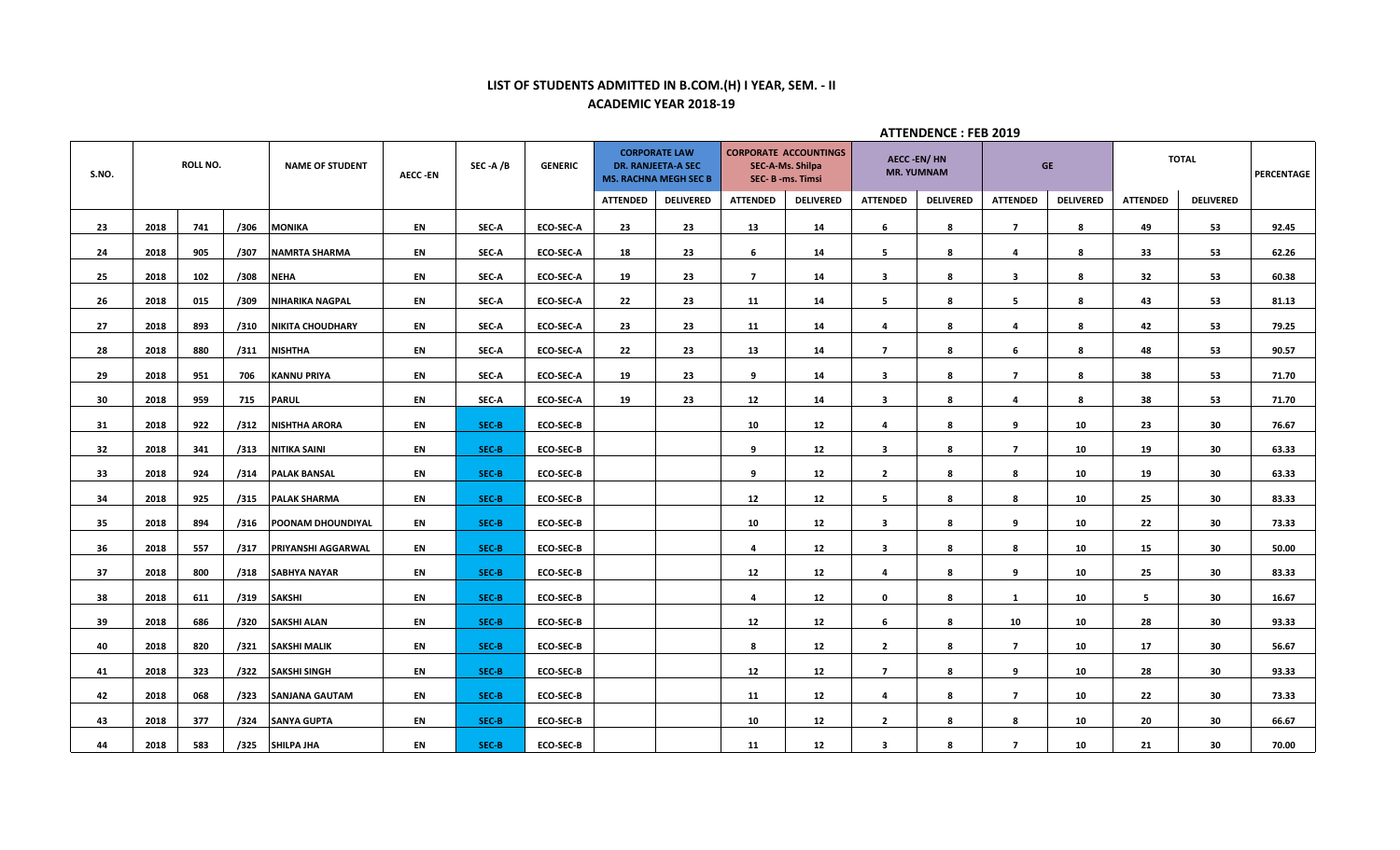## **LIST OF STUDENTS ADMITTED IN B.COM.(H) I YEAR, SEM. - II ACADEMIC YEAR 2018-19**

|       |      |                 |      |                           |                |         |                  |                 |                                                                                   |                 |                                                                     |                         | л і і січренчас і і со 2019            |                 |                  |                 |                  |                   |
|-------|------|-----------------|------|---------------------------|----------------|---------|------------------|-----------------|-----------------------------------------------------------------------------------|-----------------|---------------------------------------------------------------------|-------------------------|----------------------------------------|-----------------|------------------|-----------------|------------------|-------------------|
| S.NO. |      | <b>ROLL NO.</b> |      | <b>NAME OF STUDENT</b>    | <b>AECC-EN</b> | SEC-A/B | <b>GENERIC</b>   |                 | <b>CORPORATE LAW</b><br><b>DR. RANJEETA-A SEC</b><br><b>MS. RACHNA MEGH SEC B</b> |                 | <b>CORPORATE ACCOUNTINGS</b><br>SEC-A-Ms. Shilpa<br>SEC-B-ms. Timsi |                         | <b>AECC-EN/HN</b><br><b>MR. YUMNAM</b> |                 | <b>GE</b>        |                 | <b>TOTAL</b>     | <b>PERCENTAGE</b> |
|       |      |                 |      |                           |                |         |                  | <b>ATTENDED</b> | <b>DELIVERED</b>                                                                  | <b>ATTENDED</b> | <b>DELIVERED</b>                                                    | <b>ATTENDED</b>         | <b>DELIVERED</b>                       | <b>ATTENDED</b> | <b>DELIVERED</b> | <b>ATTENDED</b> | <b>DELIVERED</b> |                   |
| 45    | 2018 | 923             | /326 | <b>SHIVANI</b>            | EN             | SEC-B   | <b>ECO-SEC-B</b> |                 |                                                                                   | 12              | 12                                                                  | 6                       | 8                                      | 9               | 10               | 27              | 30               | 90.00             |
| 46    | 2018 | 678             | /327 | <b>SHIVANI DHADWAL</b>    | EN             | SEC-B   | <b>ECO-SEC-B</b> |                 |                                                                                   | 12              | 12                                                                  | 5                       | 8                                      | 9               | 10               | 26              | 30               | 86.67             |
| 47    | 2018 | 757             | /328 | <b>SHIVANI KUMARI</b>     | EN             | SEC-B   | <b>ECO-SEC-B</b> |                 |                                                                                   | 12              | 12                                                                  | 6                       | 8                                      | 6               | 10               | 24              | 30               | 80.00             |
| 48    | 2018 | 526             | /329 | <b>SHIVANI RAJ PANDIT</b> | EN             | SEC-B   | <b>ECO-SEC-B</b> |                 |                                                                                   | 9               | 12                                                                  | $\mathbf{3}$            | 8                                      | 10              | 10               | 22              | 30               | 73.33             |
| 49    | 2018 | 026             | /330 | <b>SONAKSHI GARG</b>      | EN             | SEC-B   | <b>ECO-SEC-B</b> |                 |                                                                                   | 11              | 12                                                                  | $\overline{2}$          | 8                                      | 10              | 10               | 23              | 30               | 76.67             |
| 50    | 2018 | 748             | /332 | <b>SRISHTI UNIYAL</b>     | EN             | SEC-B   | <b>ECO-SEC-B</b> |                 |                                                                                   | 12              | 12                                                                  | 5                       | 8                                      | 8               | 10               | 25              | 30               | 83.33             |
| 51    | 2018 | 900             | /334 | <b>SUNIDHI TYAGI</b>      | EN             | SEC-B   | <b>ECO-SEC-B</b> |                 |                                                                                   | 10              | 12                                                                  | 4                       | 8                                      | 9               | 10               | 23              | 30               | 76.67             |
| 52    | 2018 | 903             | /335 | <b>SWATI GOYAL</b>        | EN             | SEC-B   | <b>ECO-SEC-B</b> |                 |                                                                                   | 11              | 12                                                                  | 4                       | 8                                      | 10              | 10               | 25              | 30               | 83.33             |
| 53    | 2018 | 896             | /336 | <b>TANVI JAIN</b>         | EN             | SEC-B   | <b>ECO-SEC-B</b> |                 |                                                                                   | 9               | 12                                                                  | 5                       | 8                                      | $\mathbf{q}$    | 10               | 23              | 30               | 76.67             |
| 54    | 2018 | 825             | /337 | <b>TANYA AGGARWAL</b>     | EN             | SEC-B   | <b>ECO-SEC-B</b> |                 |                                                                                   | 12              | 12                                                                  | 5                       | -8                                     | 9               | 10               | 26              | 30               | 86.67             |
| 55    | 2018 | 290             | /338 | <b>TANYA GOEL</b>         | EN             | SEC-B   | <b>ECO-SEC-B</b> |                 |                                                                                   | 12              | 12                                                                  | 3                       | 8                                      | 10              | 10               | 25              | 30               | 83.33             |
| 56    | 2018 | 901             | /341 | <b>VANSHIKA AGARWAL</b>   | EN             | SEC-B   | <b>ECO-SEC-B</b> |                 |                                                                                   | 10              | 12                                                                  | $\overline{\mathbf{a}}$ | 8                                      | $\mathbf{q}$    | 10               | 23              | 30               | 76.67             |
| 57    | 2018 | 750             | /342 | YATI POLSTYA              | EN             | SEC-B   | <b>ECO-SEC-B</b> |                 |                                                                                   | 12              | 12                                                                  | 5                       | 8                                      | 10              | 10               | 27              | 30               | 90.00             |
| 58    | 2018 | 873             | /343 | YUKTI SHARMA              | EN             | SEC-B   | <b>ECO-SEC-B</b> |                 |                                                                                   | 10              | 12                                                                  | $\overline{2}$          | 8                                      | 9               | 10               | 21              | 30               | 70.00             |
| 59    | 2018 | 938             | 688  | <b>RAJ NANDANI</b>        | EN             | SEC-B   | <b>ECO-SEC-B</b> |                 |                                                                                   | 10              | 12                                                                  | $\mathbf{1}$            | 8                                      | 8               | 10               | 19              | 30               | 63.33             |
| 60    | 2018 | 944             | 702  | <b>PRIYANSHI GUPTA</b>    | EN             | SEC-B   | <b>ECO-SEC-B</b> |                 |                                                                                   | 11              | 12                                                                  | 5.                      | 8                                      | 9               | 10               | 25              | 30               | 83.33             |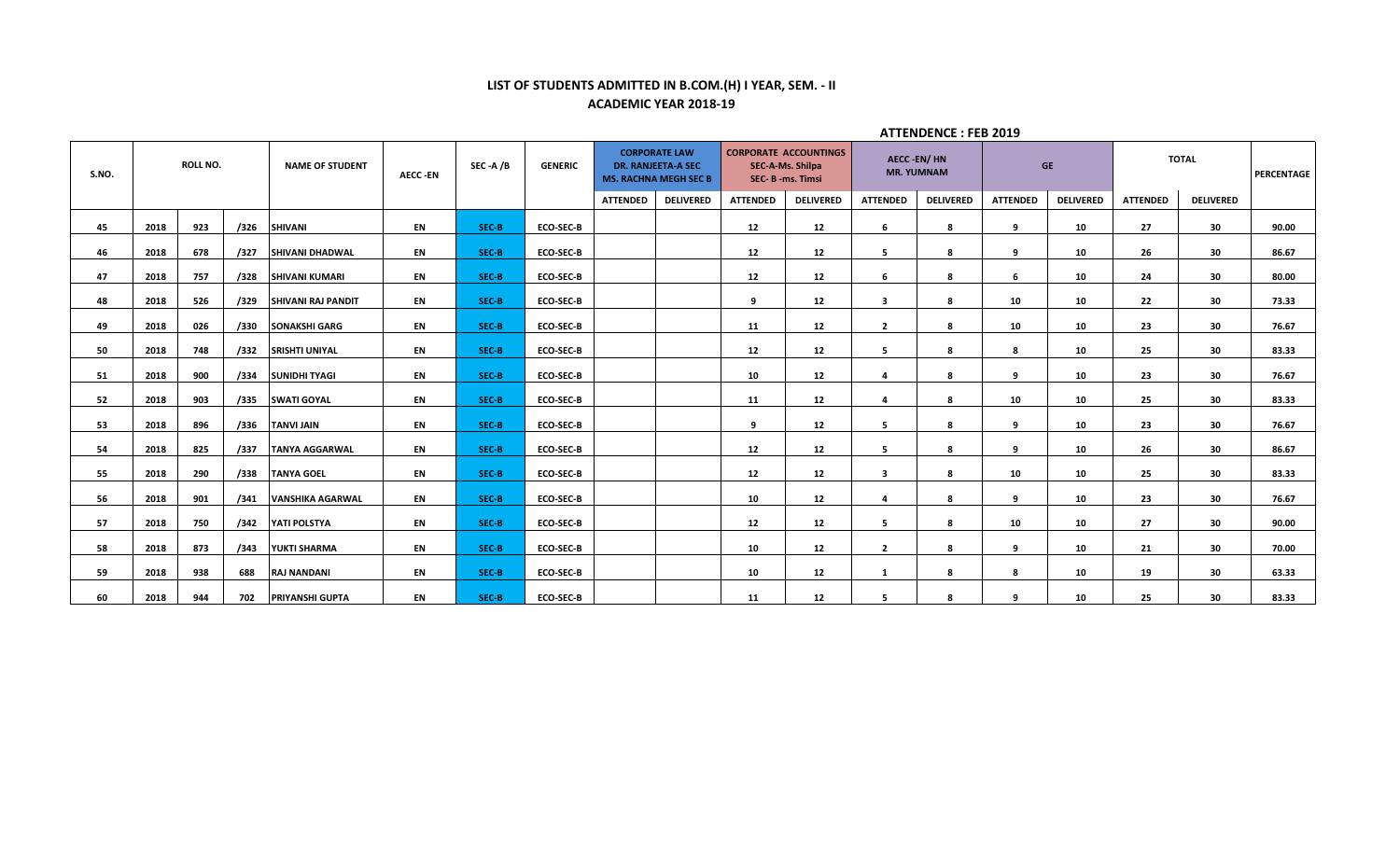# **VIVEKANANDA COLLEGE, VIVEK VIHAR, DELHI - 110095 LIST OF STUDENTS ADMITTED IN ENGLISH (H)I YEAR, SEM. - II ACADEMIC YEAR 2018-19**

| S.NO.                   |      | <b>ROLL NO.</b> |      | <b>NAME OF STUDENT</b>  | GE               |                          | <b>INDIAN WRITING IN ENG</b><br><b>DR. JYOTIKA &amp; DR. NALINI</b> |                         | <b>BRITISH POETRY AND DRAMA</b><br><b>MR. ABHISHEK &amp; DR. RITU</b> |                         | <b>AECC-EVS</b><br><b>DR. SEEMA SHARMA</b> | GE              |                  |                 | <b>TOTAL</b>     | PERCENTAGE |
|-------------------------|------|-----------------|------|-------------------------|------------------|--------------------------|---------------------------------------------------------------------|-------------------------|-----------------------------------------------------------------------|-------------------------|--------------------------------------------|-----------------|------------------|-----------------|------------------|------------|
|                         |      |                 |      |                         |                  | <b>ATTENDED</b>          | <b>DELIVERED</b>                                                    | <b>ATTENDED</b>         | <b>DELIVERED</b>                                                      | <b>ATTENDED</b>         | <b>DELIVERED</b>                           | <b>ATTENDED</b> | <b>DELIVERED</b> | <b>ATTENDED</b> | <b>DELIVERED</b> |            |
| $\mathbf{1}$            | 2018 | 451             | /380 | <b>AAHANA VASHISTHA</b> | PHY              | $\overline{2}$           | 10                                                                  | 6                       | 19                                                                    | $\mathbf{3}$            | $\overline{7}$                             | 5               | 11               | 16              | 47               | 34.04      |
| $\overline{2}$          | 2018 | 167             | /383 | <b>AKANKSHA GUPTA</b>   | PHY              | $\mathbf{2}$             | 10                                                                  | $\overline{\mathbf{3}}$ | 19                                                                    | $\overline{2}$          | $\overline{ }$                             | 6               | 11               | 13              | 47               | 27.66      |
| $\overline{\mathbf{3}}$ | 2018 | 282             | /384 | <b>AKANSHA KUMAR</b>    | <b>PHY</b>       | $\overline{\mathbf{3}}$  | 10                                                                  | 12                      | 19                                                                    | 5                       | $\overline{ }$                             | 11              | 11               | 31              | 47               | 65.96      |
| 4                       | 2018 | 459             | /385 | <b>ANITA MAHATO</b>     | <b>HS</b>        | 8                        | 10                                                                  | 15                      | 19                                                                    | 6                       | $\overline{7}$                             | 12              | 13               | 41              | 49               | 83.67      |
| 5                       | 2018 | 657             | /386 | <b>ANJALEE PAL</b>      | <b>PS</b>        | 5                        | 10                                                                  | 8                       | 19                                                                    | 5                       | $\overline{7}$                             | 16              | 17               | 34              | 53               | 64.15      |
| 6                       | 2018 | 315             | /387 | <b>ANJALI GIRISH</b>    | PS               | 8                        | 10                                                                  | 17                      | 19                                                                    | 6                       | $\overline{ }$                             | 14              | 17               | 45              | 53               | 84.91      |
| $\overline{ }$          | 2018 | 162             | /388 | <b>ANJALI KUMARI</b>    | <b>PS</b>        | $\mathbf{3}$             | 10                                                                  | $\overline{2}$          | 19                                                                    | $\mathbf{2}$            | $\overline{7}$                             | $\overline{2}$  | 17               | 9               | 53               | 16.98      |
| 8                       | 2018 | 007             | /390 | <b>APOORVA SHARMA</b>   | ECO-SEC-A        | 10                       | 10                                                                  | 19                      | 19                                                                    | 6                       | $\overline{7}$                             | 8               | 8                | 43              | 44               | 97.73      |
| 9                       | 2018 | 265             | /391 | <b>ARCHANA RANI</b>     | FT.              | $\overline{\mathbf{3}}$  | 10                                                                  | 4                       | 19                                                                    | $\mathbf{1}$            | $\overline{ }$                             | 0               | 11               | 8               | 47               | 17.02      |
| 10                      | 2018 | 130             | /392 | <b>BHUMIKA MAHATO</b>   | PHY              | 10                       | 10                                                                  | 18                      | 19                                                                    | 6                       | $\overline{7}$                             | 10              | 11               | 44              | 47               | 93.62      |
| 11                      | 2018 | 364             | /393 | <b>CHALSI KHARI</b>     | <b>FT</b>        | $\overline{7}$           | 10                                                                  | 13                      | 19                                                                    | $\overline{4}$          | $\overline{7}$                             | 8               | 11               | 32              | 47               | 68.09      |
| 12                      | 2018 | 183             | /394 | <b>DEEPA</b>            | <b>ECO-SEC-A</b> | 6                        | 10                                                                  | 14                      | 19                                                                    | $\mathbf{3}$            | $\overline{7}$                             | 8               | 8                | 31              | 44               | 70.45      |
| 13                      | 2018 | 157             | /395 | <b>DISHA JAIN</b>       | FT.              | 10                       | 10                                                                  | 19                      | 19                                                                    | $\overline{7}$          | $\overline{7}$                             | 9               | 11               | 45              | 47               | 95.74      |
| 14                      | 2018 | 449             | /396 | <b>ISHIKA SINGH</b>     | <b>PS</b>        | $\overline{\phantom{a}}$ | 10                                                                  | 10                      | 19                                                                    | $\overline{2}$          | $\overline{ }$                             | 14              | 17               | 33              | 53               | 62.26      |
| 15                      | 2018 | 080             | /397 | <b>KASHISH NAGPAL</b>   | <b>COMM</b>      | $\mathbf 0$              | 10                                                                  | 6                       | 19                                                                    | 1                       | $\overline{ }$                             | $\mathbf{1}$    | 9                | 8               | 45               | 17.78      |
| 16                      | 2018 | 851             | /398 | <b>KHUSHNUMA MALIK</b>  | <b>HS</b>        | 8                        | 10                                                                  | 16                      | 19                                                                    | 6                       | $\overline{7}$                             | 12              | 13               | 42              | 49               | 85.71      |
| 17                      | 2018 | 523             | /399 | <b>KIRTI RANA</b>       | COMM             | 5                        | 10                                                                  | 13                      | 19                                                                    | 4                       | $\overline{ }$                             | 4               | 9                | 26              | 45               | 57.78      |
| 18                      | 2018 | 843             | /400 | <b>KRISHIKA PURI</b>    | <b>FT</b>        | 8                        | 10                                                                  | 16                      | 19                                                                    | $\overline{\mathbf{3}}$ | $\overline{7}$                             | 8               | 11               | 35              | 47               | 74.47      |
| 19                      | 2018 | 490             | /402 | <b>MANSI BISHT</b>      | COMM             | $\overline{7}$           | 10                                                                  | 13                      | 19                                                                    | $\overline{2}$          | $\overline{7}$                             | 8               | 9                | 30              | 45               | 66.67      |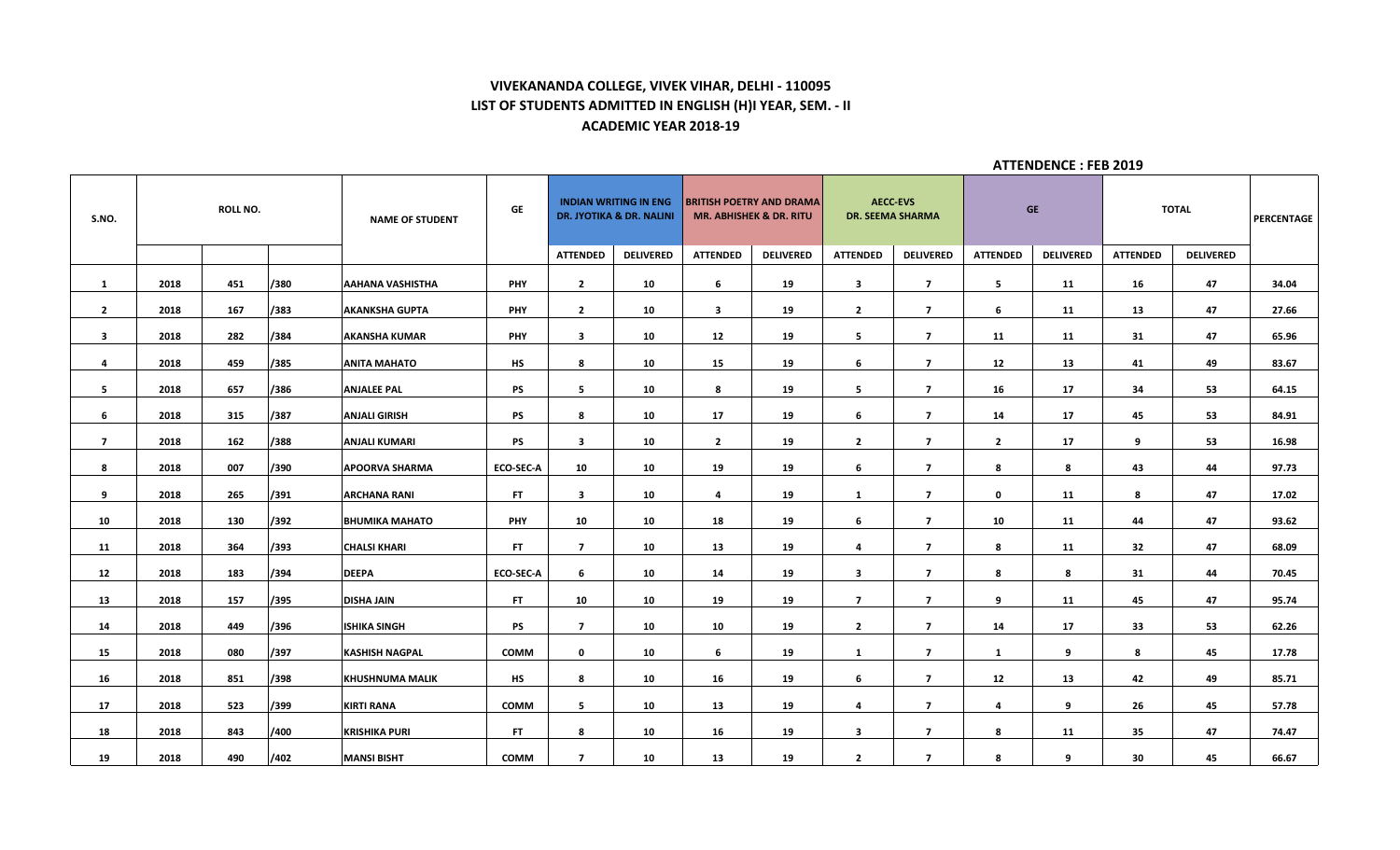# **LIST OF STUDENTS ADMITTED IN ENGLISH (H)I YEAR, SEM. - II ACADEMIC YEAR 2018-19**

| S.NO. |      | <b>ROLL NO.</b> |      | <b>NAME OF STUDENT</b> | GE               |                 | <b>INDIAN WRITING IN ENG</b><br><b>DR. JYOTIKA &amp; DR. NALINI</b> | <b>BRITISH POETRY AND DRAMA</b> | <b>MR. ABHISHEK &amp; DR. RITU</b> |                         | <b>AECC-EVS</b><br><b>DR. SEEMA SHARMA</b> |                 | <b>GE</b>        |                 | <b>TOTAL</b>     | PERCENTAGE |
|-------|------|-----------------|------|------------------------|------------------|-----------------|---------------------------------------------------------------------|---------------------------------|------------------------------------|-------------------------|--------------------------------------------|-----------------|------------------|-----------------|------------------|------------|
|       |      |                 |      |                        |                  | <b>ATTENDED</b> | <b>DELIVERED</b>                                                    | <b>ATTENDED</b>                 | <b>DELIVERED</b>                   | <b>ATTENDED</b>         | <b>DELIVERED</b>                           | <b>ATTENDED</b> | <b>DELIVERED</b> | <b>ATTENDED</b> | <b>DELIVERED</b> |            |
| 20    | 2018 | 250             | /403 | <b>MANSI GUPTA</b>     | <b>PS</b>        | 6               | 10                                                                  | 11                              | 19                                 | $\overline{2}$          | $\overline{7}$                             | 14              | 17               | 33              | 53               | 62.26      |
| 21    | 2018 | 472             | /404 | <b>MANU SHIKHA</b>     | <b>PS</b>        | 6               | 10                                                                  | 13                              | 19                                 | 4                       | $\overline{7}$                             | 14              | 17               | 37              | 53               | 69.81      |
| 22    | 2018 | 349             | /405 | <b>MRINALINI SINGH</b> | FT.              | 6               | 10                                                                  | 14                              | 19                                 | 4                       | $\overline{7}$                             | 6               | 11               | 30              | 47               | 63.83      |
| 23    | 2018 | 211             | /406 | <b>MUSKAN RAJ</b>      | <b>COMM</b>      | 10              | 10                                                                  | 18                              | 19                                 | $\overline{7}$          | $\overline{7}$                             | 8               | 9                | 43              | 45               | 95.56      |
| 24    | 2018 | 467             | /407 | <b>MUSKAN VERMA</b>    | <b>ECO-SEC-A</b> | $5^{\circ}$     | 10                                                                  | 13                              | 19                                 | $\overline{\mathbf{3}}$ | $\overline{7}$                             | $\mathbf{3}$    | 8                | 24              | 44               | 54.55      |
| 25    | 2018 | 481             | /408 | <b>NITIKA GOEL</b>     | <b>ECO-SEC-A</b> | 8               | 10                                                                  | 9                               | 19                                 | 5                       | $\overline{7}$                             | $\overline{2}$  | 8                | 24              | 44               | 54.55      |
| 26    | 2018 | 057             | /409 | NITIKA JAIN            | <b>COMM</b>      | $\overline{7}$  | 10                                                                  | 15                              | 19                                 | 5                       | $\overline{7}$                             | 8               | 9                | 35              | 45               | 77.78      |
| 27    | 2018 | 138             | /410 | <b>POURUSHI PUNDIL</b> | <b>PHY</b>       | 10              | 10                                                                  | 17                              | 19                                 | 6                       | $\overline{7}$                             | 11              | 11               | 44              | 47               | 93.62      |
| 28    | 2018 | 514             | /411 | <b>PRACHI</b>          | <b>PHY</b>       | 8               | 10                                                                  | 14                              | 19                                 | 5                       | $\overline{7}$                             | 11              | 11               | 38              | 47               | 80.85      |
| 29    | 2018 | 249             | /413 | <b>PREETI KUMARI</b>   | <b>PS</b>        | $\overline{4}$  | 10                                                                  | 9                               | 19                                 | $\overline{2}$          | $\overline{7}$                             | 14              | 17               | 29              | 53               | 54.72      |
| 30    | 2018 | 368             | /414 | <b>RIYA KANOJIA</b>    | PS               | 8               | 10                                                                  | 14                              | 19                                 | - 5                     | $\overline{7}$                             | 15              | 17               | 42              | 53               | 79.25      |
| 31    | 2018 | 220             | /416 | <b>SAKSHI AGARWAL</b>  | <b>COMM</b>      | 9               | 10                                                                  | 15                              | 19                                 | 6                       | $\overline{7}$                             | 8               | 9                | 38              | 45               | 84.44      |
| 32    | 2018 | 790             | /417 | <b>SAKSHI CHIB</b>     | <b>COMM</b>      | $\overline{2}$  | 10                                                                  | 11                              | 19                                 | $\mathbf 0$             | $\overline{7}$                             | $\mathbf 0$     | 9                | 13              | 45               | 28.89      |
| 33    | 2018 | 139             | /418 | <b>SHALINI SINGH</b>   | <b>COMM</b>      | $5^{\circ}$     | 10                                                                  | 15                              | 19                                 | 5                       | $\overline{7}$                             | $\overline{ }$  | 9                | 32              | 45               | 71.11      |
| 34    | 2018 | 118             | /419 | <b>SIMRAN VERMA</b>    | <b>PS</b>        | 10              | 10                                                                  | 19                              | 19                                 | 6                       | $\overline{ }$                             | 15              | 17               | 50              | 53               | 94.34      |
| 35    | 2018 | 500             | /420 | <b>SONAM YADAV</b>     | FT.              | 10              | 10                                                                  | 18                              | 19                                 | 5                       | $\overline{7}$                             | 9               | 11               | 42              | 47               | 89.36      |
| 36    | 2018 | 187             | /421 | <b>TARU THAKUR</b>     | PHY              | 10              | 10                                                                  | 14                              | 19                                 | 5                       | $\overline{7}$                             | 10              | 11               | 39              | 47               | 82.98      |
| 37    | 2018 | 201             | /422 | <b>TREYLAXMI</b>       | HN               | 10              | 10                                                                  | 17                              | 19                                 | 5                       | $\overline{ }$                             | $\overline{ }$  | 10               | 39              | 46               | 84.78      |
| 38    | 2018 | 357             | /423 | <b>VANSHITA GAUTAM</b> | FT.              | $\mathbf 0$     | 10                                                                  | $\mathbf 0$                     | 19                                 | $\mathbf 0$             | $\overline{7}$                             | $\mathbf 0$     | 11               | $\mathbf 0$     | 47               | 0.00       |
| 39    | 2018 | 148             | /424 | <b>VIDHI SHARMA</b>    | HN               | 8               | 10                                                                  | 19                              | 19                                 | $\overline{7}$          | $\overline{\mathbf{z}}$                    | 8               | 10               | 42              | 46               | 91.30      |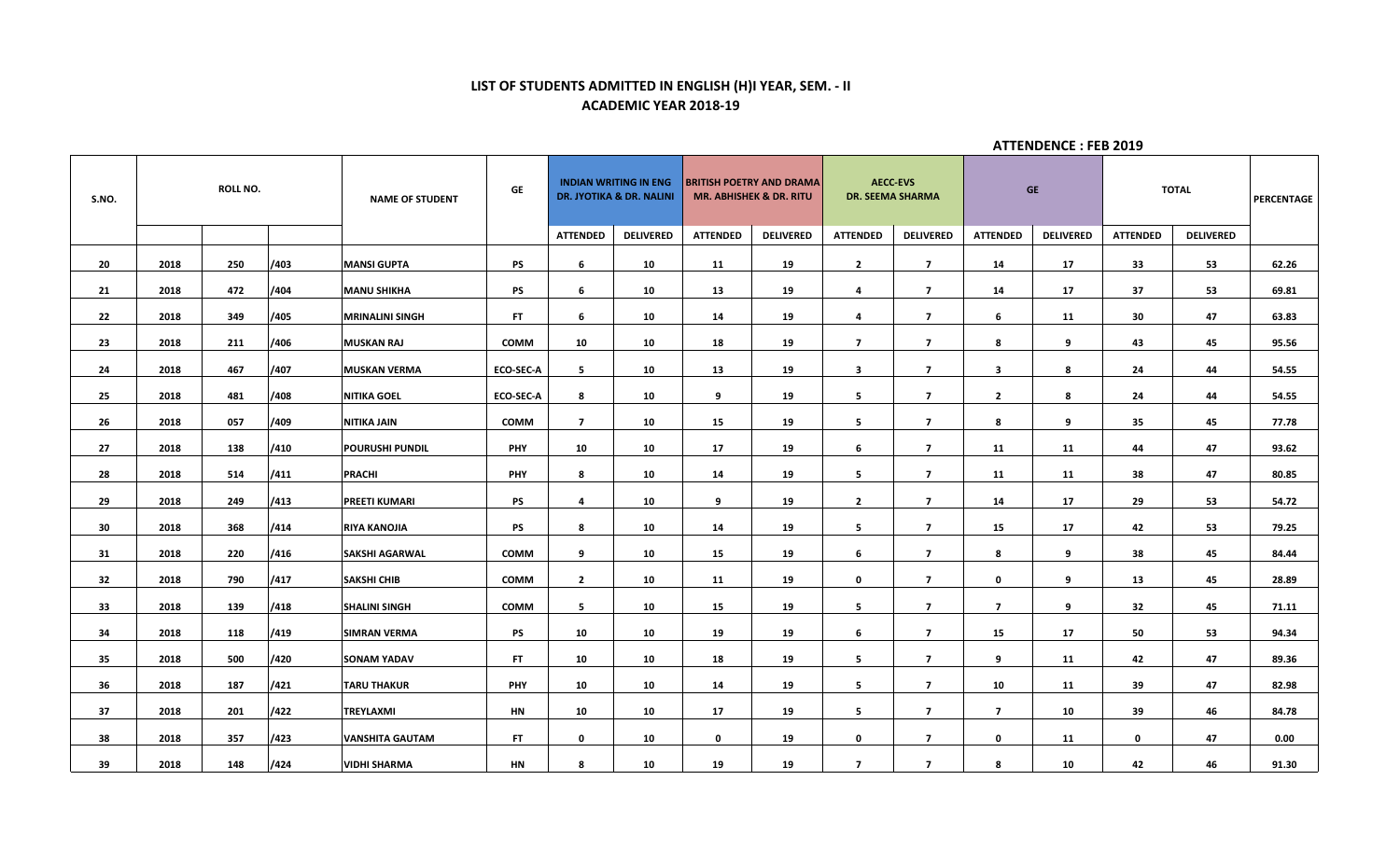# **LIST OF STUDENTS ADMITTED IN ENGLISH (H)I YEAR, SEM. - II ACADEMIC YEAR 2018-19**

| S.NO. |      | <b>ROLL NO.</b> |      | <b>NAME OF STUDENT</b>   | GF                       |                 | <b>INDIAN WRITING IN ENG</b><br><b>DR. JYOTIKA &amp; DR. NALINI</b> |                 | <b>BRITISH POETRY AND DRAMA</b><br><b>MR. ABHISHEK &amp; DR. RITU</b> | <b>DR. SEEMA SHARMA</b>  | <b>AECC-EVS</b>         | <b>GE</b>       |                  |                 | <b>TOTAL</b>     | PERCENTAGE |
|-------|------|-----------------|------|--------------------------|--------------------------|-----------------|---------------------------------------------------------------------|-----------------|-----------------------------------------------------------------------|--------------------------|-------------------------|-----------------|------------------|-----------------|------------------|------------|
|       |      |                 |      |                          |                          | <b>ATTENDED</b> | <b>DELIVERED</b>                                                    | <b>ATTENDED</b> | <b>DELIVERED</b>                                                      | <b>ATTENDED</b>          | <b>DELIVERED</b>        | <b>ATTENDED</b> | <b>DELIVERED</b> | <b>ATTENDED</b> | <b>DELIVERED</b> |            |
| 40    | 2018 | 134             | /425 | <b>VIDHI SINGH</b>       | FT.                      | $\overline{2}$  | 10                                                                  | 3               | 19                                                                    | $\overline{2}$           | 7                       | -1              | 11               | 8               | 47               | 17.02      |
| 41    | 2018 | 035             | /426 | YAMINI JAIN              | FT.                      | 10              | 10                                                                  | 16              | 19                                                                    | 5                        | 7                       | 10              | 11               | 41              | 47               | 87.23      |
| 42    | 2018 | 158             | /427 | <b>ZEENAT</b>            | HN                       | $\mathbf{q}$    | 10                                                                  | 19              | 19                                                                    | $\overline{\phantom{a}}$ | 7                       | 8               | 10               | 43              | 46               | 93.48      |
| 43    | 2018 | 612             | /428 | <b>ZEENAT</b>            | <b>PS</b>                | 7               | 10                                                                  | 15              | 19                                                                    | 6                        | $\overline{ }$          | 14              | 17               | 42              | 53               | 79.25      |
| 44    | 2018 | 940             | 686  | <b>PRIYANSHI JAIN</b>    | PHY                      | 8               | 10                                                                  | 9               | 19                                                                    | 4                        | $\overline{\mathbf{z}}$ | 9               | 11               | 30              | 47               | 63.83      |
| 45    | 2018 | 950             | 709  | <b>NANDINI SIROHI</b>    | <b>HS</b>                | 8               | 10                                                                  | 15              | 19                                                                    | $\overline{\mathbf{3}}$  | $\mathbf{7}$            | 11              | 13               | 37              | 49               | 75.51      |
| 46    | 2018 | 956             | 710  | <b>GARIMA CHATURVEDI</b> | <b>HS</b>                | 8               | 10                                                                  | 14              | 19                                                                    | -3                       | 7                       | 11              | 13               | 36              | 49               | 73.47      |
| 47    | 2018 | 949             | 711  | <b>PRIYA MEHRA</b>       | <b>CS</b>                | 10              | 10                                                                  | 19              | 19                                                                    | 6                        | 7                       | 10              | 10               | 45              | 46               | 97.83      |
| 48    | 2018 | 968             | 723  | <b>KRITIKA KARGETI</b>   | <b>COMM</b>              | 9               | 10                                                                  | 16              | 19                                                                    | 4                        | 7                       | 6               | 9                | 35              | 45               | 77.78      |
| 49    | 2018 | 972             | 724  | <b>PRIYA CHUGH</b>       | <b>ECO-SEC-A</b>         | $\overline{2}$  | 10                                                                  | 6               | 19                                                                    | 1                        | 7                       |                 | 8                | 10              | 44               | 22.73      |
|       |      |                 |      |                          |                          |                 |                                                                     |                 |                                                                       |                          |                         |                 |                  |                 |                  |            |
| 50    | 2018 | 966             | 725  | <b>SIMRAN SHISHODIA</b>  | $\mathsf{CS}\phantom{0}$ | 9               | 10                                                                  | 18              | 19                                                                    | $\overline{ }$           | $\overline{ }$          | 10              | 10               | 44              | 46               | 95.65      |
| 51    | 2018 | 973             | 728  | <b>VAISHNAVI SHARMA</b>  | <b>COMM</b>              | -9              | 10                                                                  | 19              | 19                                                                    | 5                        | 7                       | 8               | 9                | 41              | 45               | 91.11      |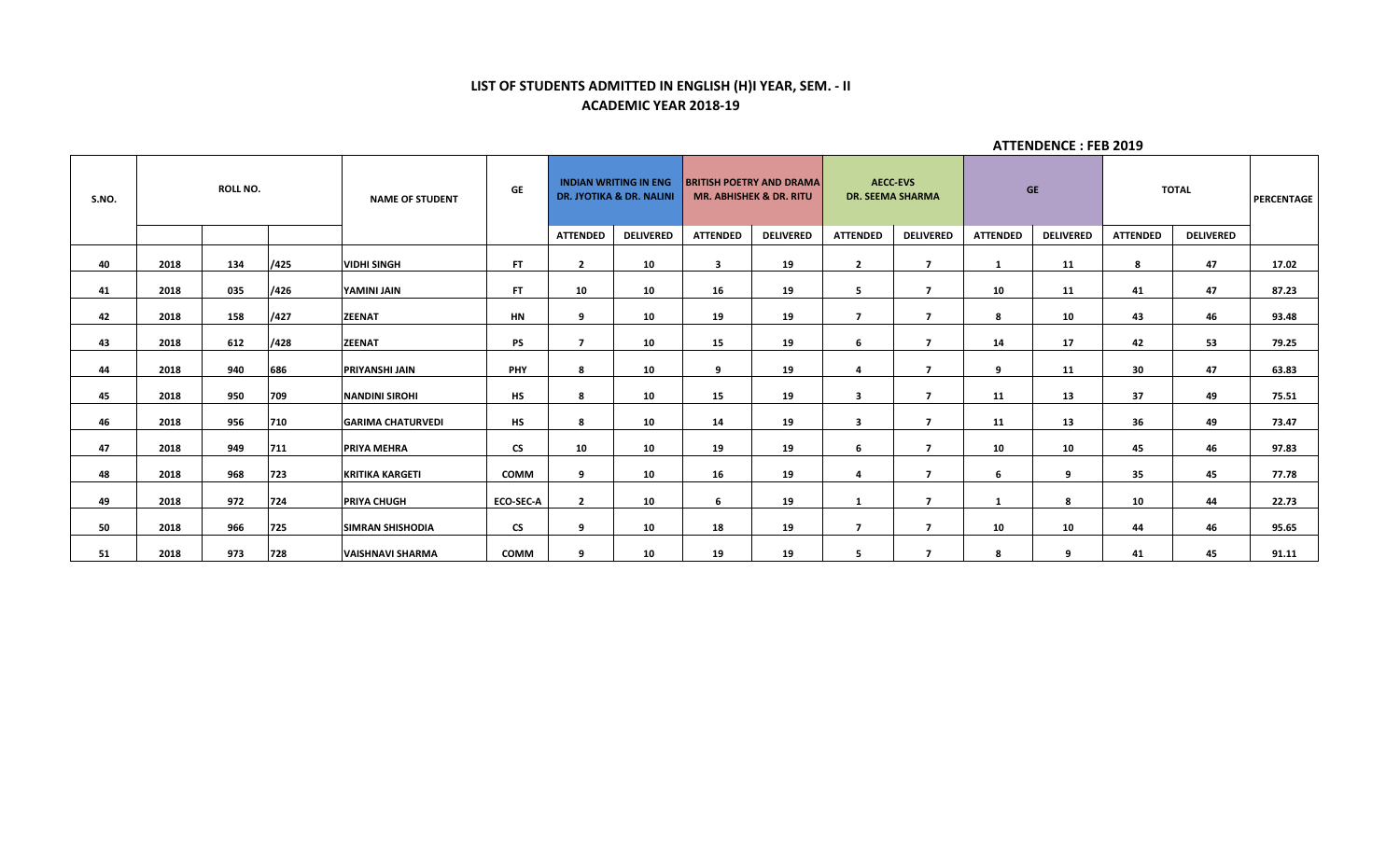## **VIVEKANANDA COLLEGE, VIVEK VIHAR, DELHI - 110095 LIST OF STUDENTS ADMITTED IN HINDI (H) I YEAR, SEM. - II ACADEMIC YEAR 2018-19**

| S.NO.          |      | <b>ROLL NO.</b> |      | <b>NAME OF STUDENT</b> | <b>AECC - HN</b><br>/ENG | GE               |                 | <b>ITIHAAS</b><br><b>MR. MUKESH BURNWAL</b> |                 | <b>RITIKAALIN KAVYA</b><br>DR. SHEETAL & DR. MEENA | <b>AECC-HN</b>          | <b>BHASHA OR SMPRESHAN</b><br><b>DR. SAROJ KUMARI</b> |                 | <b>GE</b>        |                 | <b>TOTAL</b>     | PERCENTAGE |
|----------------|------|-----------------|------|------------------------|--------------------------|------------------|-----------------|---------------------------------------------|-----------------|----------------------------------------------------|-------------------------|-------------------------------------------------------|-----------------|------------------|-----------------|------------------|------------|
|                |      |                 |      |                        |                          |                  | <b>ATTENDED</b> | <b>DELIVERED</b>                            | <b>ATTENDED</b> | <b>DELIVERED</b>                                   | <b>ATTENDED</b>         | <b>DELIVERED</b>                                      | <b>ATTENDED</b> | <b>DELIVERED</b> | <b>ATTENDED</b> | <b>DELIVERED</b> |            |
| <b>1</b>       | 2018 | 853             | /429 | AAKANKSHA SWAMI        | HN                       | <b>HS</b>        | 12              | 14                                          | 10              | 13                                                 | 5                       | 8                                                     | 10              | 13               | 37              | 48               | 77.08      |
| $\overline{2}$ | 2018 | 458             | /432 | <b>ANAMTA</b>          | HN                       | <b>ENG</b>       | 9               | 14                                          | 8               | 13                                                 | $\overline{7}$          | 8                                                     |                 |                  | 24              | 35               | 68.57      |
| 3              | 2018 | 877             | /433 | ANJALI JAISWAL         | HN                       | ENG              | 6               | 14                                          | 4               | 13                                                 | $\mathbf{3}$            | 8                                                     |                 |                  | 13              | 35               | 37.14      |
| $\overline{4}$ | 2018 | 384             | /434 | AQSA                   | HN                       | <b>ENG</b>       | $\overline{4}$  | 14                                          | 6               | 13                                                 | $\mathbf{1}$            | 8                                                     |                 |                  | 11              | 35               | 31.43      |
| 5              | 2018 | 664             | /435 | <b>BHAVNA RAJ</b>      | HN                       | PS               | 5               | 14                                          | 5               | 13                                                 | $\overline{\mathbf{3}}$ | 8                                                     | 14              | 17               | 27              | 52               | 51.92      |
| 6              | 2018 | 161             | /436 | <b>BHAWNA PARIHAR</b>  | HN                       | <b>PS</b>        | 12              | 14                                          | 12              | 13                                                 | 8                       | 8                                                     | 17              | 17               | 49              | 52               | 94.23      |
| $\overline{7}$ | 2018 | 654             | /437 | <b>BHAWNA SHAH</b>     | HN                       | PS               | 6               | 14                                          | 5               | 13                                                 | $\overline{\mathbf{3}}$ | 8                                                     | 15              | 17               | 29              | 52               | 55.77      |
| 8              | 2018 | 369             | /439 | <b>CHANCHAL</b>        | HN                       | HS               | 8               | 14                                          | 11              | 13                                                 | $\overline{7}$          | 8                                                     | 11              | 13               | 37              | 48               | 77.08      |
| 9              | 2018 | 425             | /440 | <b>DEEPALI</b>         | HN                       | PS               | 10              | 14                                          | 9               | 13                                                 | $\overline{a}$          | 8                                                     | 15              | 17               | 38              | 52               | 73.08      |
| 10             | 2018 | 333             | /441 | <b>HARSHITA</b>        | HN                       | <b>ENG</b>       | 9               | 14                                          | 6               | 13                                                 | $\overline{2}$          | 8                                                     |                 |                  | 17              | 35               | 48.57      |
| 11             | 2018 | 638             | /442 | <b>HEMLATA</b>         | HN                       | <b>HS</b>        | 12              | 14                                          | 9               | 13                                                 | $\overline{\mathbf{3}}$ | 8                                                     | 8               | 13               | 32              | 48               | 66.67      |
| 12             | 2018 | 419             | /444 | HIMANSHI PANCHAL       | HN                       | <b>PS</b>        | 9               | 16                                          | 6               | 13                                                 | $\mathbf{3}$            | 8                                                     | 14              | 17               | 32              | 54               | 59.26      |
| 13             | 2018 | 421             | /445 | <b>ILMA</b>            | HN                       | <b>ENG</b>       | 13              | 16                                          | 11              | 13                                                 | $\overline{7}$          | 8                                                     |                 |                  | 31              | 37               | 83.78      |
| 14             | 2018 | 252             | /446 | <b>ISHIKA AGGARWAL</b> | HN                       | <b>ECO-SEC-A</b> | 16              | 16                                          | 11              | 13                                                 | $\overline{7}$          | 8                                                     | 8               | 11               | 42              | 48               | 87.50      |
| 15             | 2018 | 861             | /447 | <b>KAJAL</b>           | HN                       | HS               | 13              | 16                                          | $\overline{7}$  | 13                                                 | $\mathbf{3}$            | 8                                                     | 8               | 13               | 31              | 50               | 62.00      |
| 16             | 2018 | 535             | /449 | <b>KAVITA</b>          | HN                       | <b>PS</b>        | 9               | 16                                          | 8               | 13                                                 | $\overline{2}$          | 8                                                     | 14              | 17               | 33              | 54               | 61.11      |
| 17             | 2018 | 445             | /450 | <b>KM NEHA</b>         | HN                       | <b>HS</b>        | 13              | 16                                          | 11              | 13                                                 | 6                       | 8                                                     | 10              | 13               | 40              | 50               | 80.00      |
| 18             | 2018 | 463             | /451 | <b>KM PRACHI</b>       | HN                       | <b>HS</b>        | 8               | 16                                          | 6               | 13                                                 | 4                       | 8                                                     | 8               | 13               | 26              | 50               | 52.00      |
| 19             | 2018 | 106             | /452 | <b>KOMAL</b>           | HN                       | <b>ENG</b>       | 6               | 16                                          | 5               | 13                                                 | $\mathbf{3}$            | 8                                                     |                 |                  | 14              | 37               | 37.84      |
| 20             | 2018 | 632             | /453 | <b>MANCHIKA DAVID</b>  | HN                       | <b>PHY</b>       | 9               | 16                                          | 5               | 13                                                 | $\mathbf{3}$            | 8                                                     | $\overline{7}$  | 11               | 24              | 48               | 50.00      |
| 21             | 2018 | 358             | /454 | <b>MANSI KUMARI</b>    | HN                       | <b>ENG</b>       | 12              | 16                                          | 13              | 13                                                 | 5                       | 8                                                     |                 |                  | 30              | 37               | 81.08      |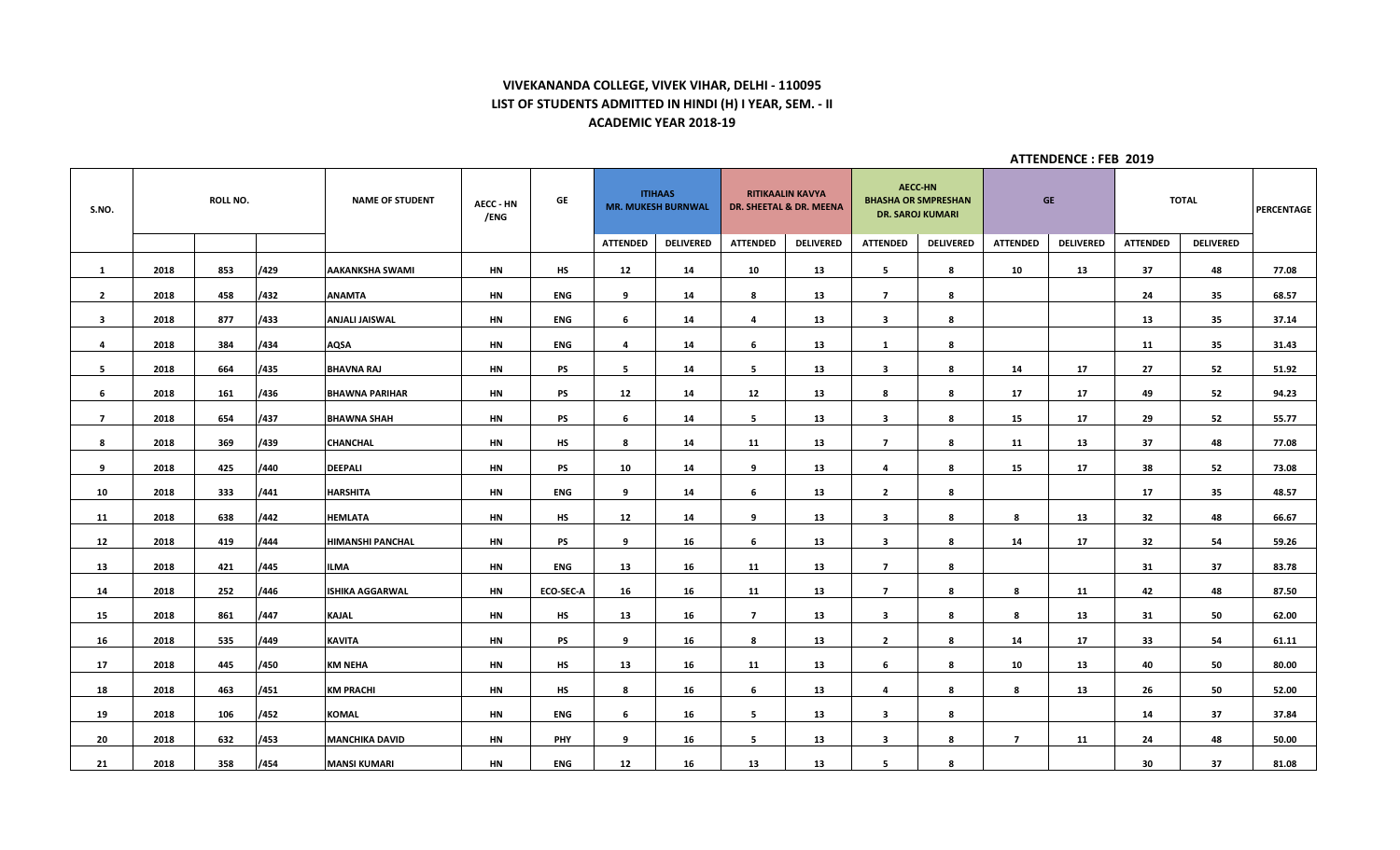## **LIST OF STUDENTS ADMITTED IN HINDI (H) I YEAR, SEM. - II ACADEMIC YEAR 2018-19**

| S.NO. |      | <b>ROLL NO.</b> |      | <b>NAME OF STUDENT</b>  | <b>AECC - HN</b><br>/ENG | GE         |                         | <b>ITIHAAS</b><br><b>MR. MUKESH BURNWAL</b> |                 | <b>RITIKAALIN KAVYA</b><br>DR. SHEETAL & DR. MEENA | <b>AECC-HN</b>          | <b>BHASHA OR SMPRESHAN</b><br><b>DR. SAROJ KUMARI</b> |                 | <b>GE</b>        |                 | <b>TOTAL</b>     | <b>PERCENTAGE</b> |
|-------|------|-----------------|------|-------------------------|--------------------------|------------|-------------------------|---------------------------------------------|-----------------|----------------------------------------------------|-------------------------|-------------------------------------------------------|-----------------|------------------|-----------------|------------------|-------------------|
|       |      |                 |      |                         |                          |            | <b>ATTENDED</b>         | <b>DELIVERED</b>                            | <b>ATTENDED</b> | <b>DELIVERED</b>                                   | <b>ATTENDED</b>         | <b>DELIVERED</b>                                      | <b>ATTENDED</b> | <b>DELIVERED</b> | <b>ATTENDED</b> | <b>DELIVERED</b> |                   |
| 22    | 2018 | 089             | /455 | <b>MUSKAN</b>           | HN                       | HS         | 11                      | 16                                          | $\overline{ }$  | 13                                                 | 4                       | 8                                                     | 8               | 13               | 30              | 50               | 60.00             |
| 23    | 2018 | 207             | /457 | <b>MUSKAN SHARMA</b>    | HN                       | ENG        | 9                       | 16                                          | $\overline{7}$  | 13                                                 | $\mathbf{3}$            | 8                                                     |                 |                  | 19              | 37               | 51.35             |
| 24    | 2018 | 859             | /458 | <b>NIKITA BHATI</b>     | HN                       | ENG        | $\overline{7}$          | 16                                          | 6               | 13                                                 | 4                       | 8                                                     |                 |                  | 17              | 37               | 45.95             |
| 25    | 2018 | 373             | /459 | <b>POOJA</b>            | HN                       | <b>PS</b>  | 10                      | 14                                          | 11              | 13                                                 | $\overline{7}$          | 8                                                     | 14              | 17               | 42              | 52               | 80.77             |
| 26    | 2018 | 491             | /460 | <b>PRATIMA</b>          | HN                       | <b>HS</b>  | $\overline{\mathbf{3}}$ | 14                                          | 5               | 13                                                 | 1                       | 8                                                     | $\overline{7}$  | 13               | 16              | 48               | 33.33             |
| 27    | 2018 | 388             | /461 | <b>PRIYA</b>            | HN                       | PS         | 6                       | 14                                          | 5               | 13                                                 | 4                       | 8                                                     | 14              | 17               | 29              | 52               | 55.77             |
| 28    | 2018 | 662             | /462 | PRIYA                   | HN                       | PS         | 10                      | 14                                          | 10              | 13                                                 | - 5                     | 8                                                     | 15              | 17               | 40              | 52               | 76.92             |
| 29    | 2018 | 286             | /463 | PUSHPA KUMARI CHAURASIA | HN                       | <b>HS</b>  | $\overline{7}$          | 14                                          | 4               | 13                                                 | 4                       | 8                                                     | 11              | 13               | 26              | 48               | 54.17             |
| 30    | 2018 | 517             | /464 | <b>RIYA</b>             | HN                       | ENG        | $\overline{7}$          | 14                                          | 10              | 13                                                 | 4                       | 8                                                     |                 |                  | 21              | 35               | 60.00             |
| 31    | 2018 | 152             | /465 | <b>RIYA GUPTA</b>       | HN                       | ENG        | 8                       | 14                                          | $\overline{7}$  | 13                                                 | $\overline{\mathbf{3}}$ | 8                                                     |                 |                  | 18              | 35               | 51.43             |
| 32    | 2018 | 330             | /466 | <b>ROSHANI SHARMA</b>   | HN                       | PS         | 9                       | 14                                          | 10              | 13                                                 | 6                       | 8                                                     | 15              | 17               | 40              | 52               | 76.92             |
| 33    | 2018 | 630             | /468 | <b>RUKSHAR</b>          | HN                       | <b>HS</b>  | 9                       | 14                                          | 5               | 13                                                 | 4                       | 8                                                     | 10              | 13               | 28              | 48               | 58.33             |
| 34    | 2018 | 067             | /469 | <b>SAMISHA</b>          | HN                       | <b>ENG</b> | 8                       | 14                                          | 8               | 13                                                 | 5                       | 8                                                     |                 |                  | 21              | 35               | 60.00             |
| 35    | 2018 | 872             | /470 | <b>SANA SAIFI</b>       | HN                       | <b>ENG</b> | 8                       | 14                                          | 8               | 13                                                 | 6                       | 8                                                     |                 |                  | 22              | 35               | 62.86             |
| 36    | 2018 | 407             | /471 | <b>SAVITA KUMARI</b>    | HN                       | PS         | 11                      | 14                                          | 9               | 13                                                 | $\overline{7}$          | 8                                                     | 16              | 17               | 43              | 52               | 82.69             |
| 37    | 2018 | 100             | /472 | SHABNAM                 | HN                       | <b>ENG</b> | 6                       | 14                                          | 3               | 13                                                 | 3                       | 8                                                     |                 |                  | 12              | 35               | 34.29             |
| 38    | 2018 | 428             | /473 | <b>SHAFAK QURESHI</b>   | HN                       | ENG        | $\mathbf 0$             | 14                                          | 1               | 13                                                 | $\mathbf 0$             | 8                                                     |                 |                  | 1               | 35               | 2.86              |
| 39    | 2018 | 862             | /474 | <b>SHALINI</b>          | HN                       | <b>ENG</b> | 13                      | 15                                          | 10              | 13                                                 | 5                       | 8                                                     |                 |                  | 28              | 36               | 77.78             |
| 40    | 2018 | 270             | /476 | <b>SHREYA SHARMA</b>    | <b>HN</b>                | <b>PS</b>  | 12                      | 15                                          | 8               | 13                                                 | $\overline{7}$          | 8                                                     | 12              | 17               | 39              | 53               | 73.58             |
| 41    | 2018 | 647             | /477 | SIMRAN                  | HN                       | PS         | 6                       | 15                                          | $\overline{7}$  | 13                                                 | $\overline{2}$          | 8                                                     | 16              | 17               | 31              | 53               | 58.49             |
| 42    | 2018 | 876             | /478 | SNEHA BHARDWAJ          | <b>HN</b>                | <b>ENG</b> | 4                       | 15                                          | $\mathbf{3}$    | 13                                                 | $\overline{2}$          | 8                                                     |                 |                  | 9               | 36               | 25.00             |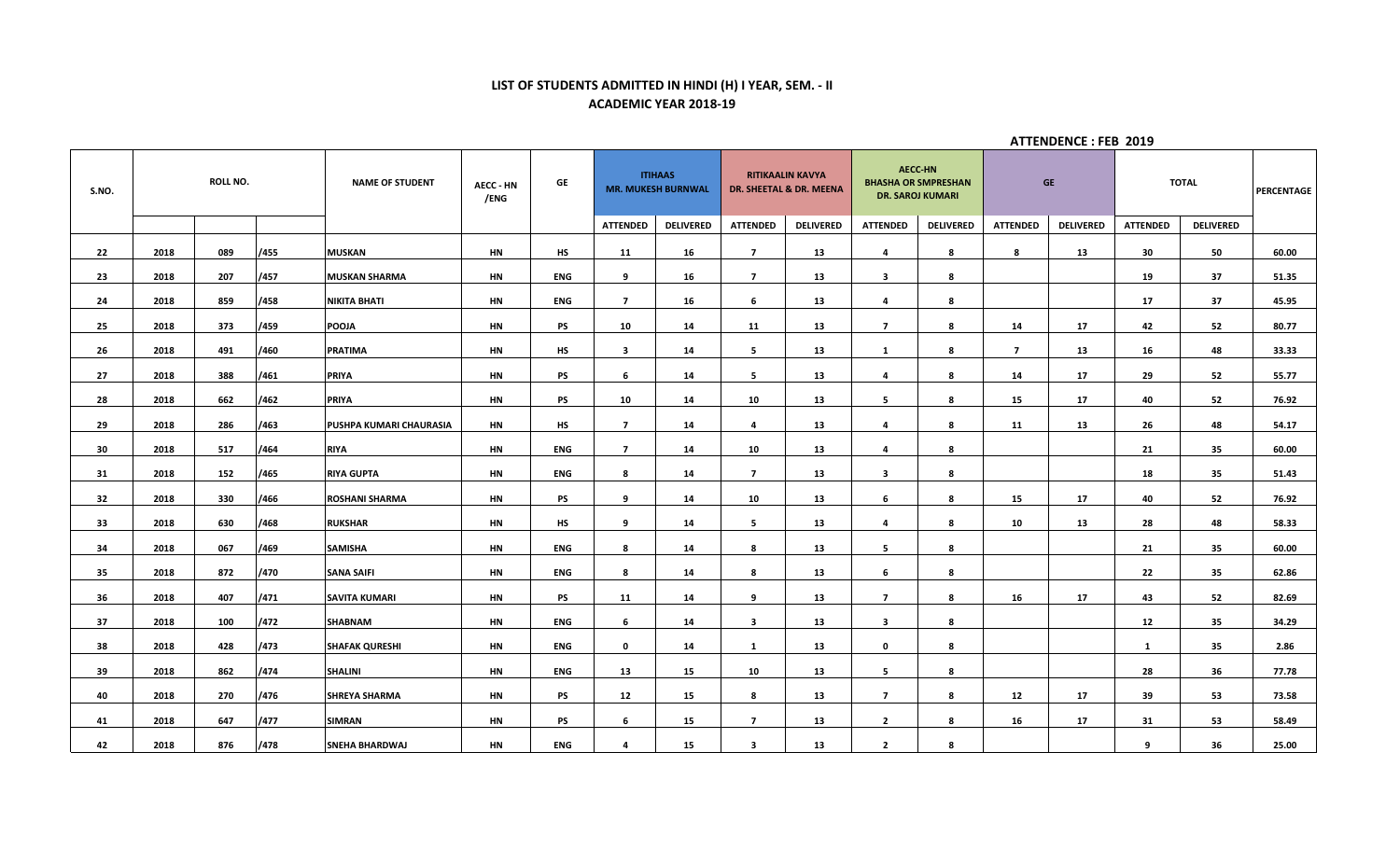## **LIST OF STUDENTS ADMITTED IN HINDI (H) I YEAR, SEM. - II ACADEMIC YEAR 2018-19**

| S.NO. |      | <b>ROLL NO.</b> |      | <b>NAME OF STUDENT</b> | <b>AECC - HN</b><br>/ENG | GE         |                 | <b>ITIHAAS</b><br><b>MR. MUKESH BURNWAL</b> |                 | <b>RITIKAALIN KAVYA</b><br>DR. SHEETAL & DR. MEENA |                          | <b>AECC-HN</b><br><b>BHASHA OR SMPRESHAN</b><br><b>DR. SAROJ KUMARI</b> |                 | <b>GE</b>        |                 | <b>TOTAL</b>     | PERCENTAGE |
|-------|------|-----------------|------|------------------------|--------------------------|------------|-----------------|---------------------------------------------|-----------------|----------------------------------------------------|--------------------------|-------------------------------------------------------------------------|-----------------|------------------|-----------------|------------------|------------|
|       |      |                 |      |                        |                          |            | <b>ATTENDED</b> | <b>DELIVERED</b>                            | <b>ATTENDED</b> | <b>DELIVERED</b>                                   | <b>ATTENDED</b>          | <b>DELIVERED</b>                                                        | <b>ATTENDED</b> | <b>DELIVERED</b> | <b>ATTENDED</b> | <b>DELIVERED</b> |            |
| 43    | 2018 | 213             | /479 | <b>SUMAN</b>           | HN                       | PS         | 12              | 15                                          | 12              | 13                                                 | –                        | 8                                                                       | 15              | 17               | 46              | 53               | 86.79      |
| 44    | 2018 | 094             | /480 | <b>SUPRIYA KUMARI</b>  | HN                       | PS         | 7               | 15                                          | 6               | 13                                                 | $\overline{2}$           | 8                                                                       | 15              | 17               | 30              | 53               | 56.60      |
| 45    | 2018 | 258             | /481 | <b>SURABHI PANDAY</b>  | <b>HN</b>                | <b>ENG</b> | 8               | 15                                          | 6               | 13                                                 | 3                        | 8                                                                       |                 |                  | 17              | 36               | 47.22      |
| 46    | 2018 | 447             | /482 | <b>SURBHI TALIYAN</b>  | HN                       | HS         | 10              | 15                                          | 6               | 13                                                 | 3                        | 8                                                                       | 8               | 13               | 27              | 49               | 55.10      |
| 47    | 2018 | 462             | /483 | <b>SWEETY</b>          | <b>HN</b>                | <b>HS</b>  | 11              | 15                                          | ,               | 13                                                 |                          | 8                                                                       | 10              | 13               | 32              | 49               | 65.31      |
| 48    | 2018 | 376             | /484 | <b>TANNU</b>           | <b>HN</b>                | PS         | 10              | 15                                          | 10              | 13                                                 | -5                       | 8                                                                       | 15              | 17               | 40              | 53               | 75.47      |
| 49    | 2018 | 456             | /485 | <b>TANNU KAPOOR</b>    | HN                       | <b>HS</b>  | 14              | 15                                          | 11              | 13                                                 | -5                       | 8                                                                       | 11              | 13               | 41              | 49               | 83.67      |
| 50    | 2018 | 930             | /486 | <b>TULSI</b>           | <b>HN</b>                | <b>ENG</b> | -5              | 15                                          | Δ               | 13                                                 |                          | 8                                                                       |                 |                  | 10              | 36               | 27.78      |
| 51    | 2018 | 403             | /487 | <b>UDISHA SHUKLA</b>   | <b>HN</b>                | <b>CS</b>  | 10              | 15                                          | 10              | 13                                                 | $\overline{\phantom{a}}$ | 8                                                                       | -8              | 10               | 35              | 46               | 76.09      |
| 52    | 2018 | 430             | /488 | <b>VANSHIKA</b>        | <b>HN</b>                | FT.        | 5               | 15                                          | 5               | 13                                                 | $\mathbf 0$              | 8                                                                       | -8              | 11               | 18              | 47               | 38.30      |
| 53    | 2018 | 060             | /489 | <b>ZEBA KHAN</b>       | <b>HN</b>                | <b>ENG</b> | 10              | 15                                          | 10              | 13                                                 | 6                        | 8                                                                       |                 |                  | 26              | 36               | 72.22      |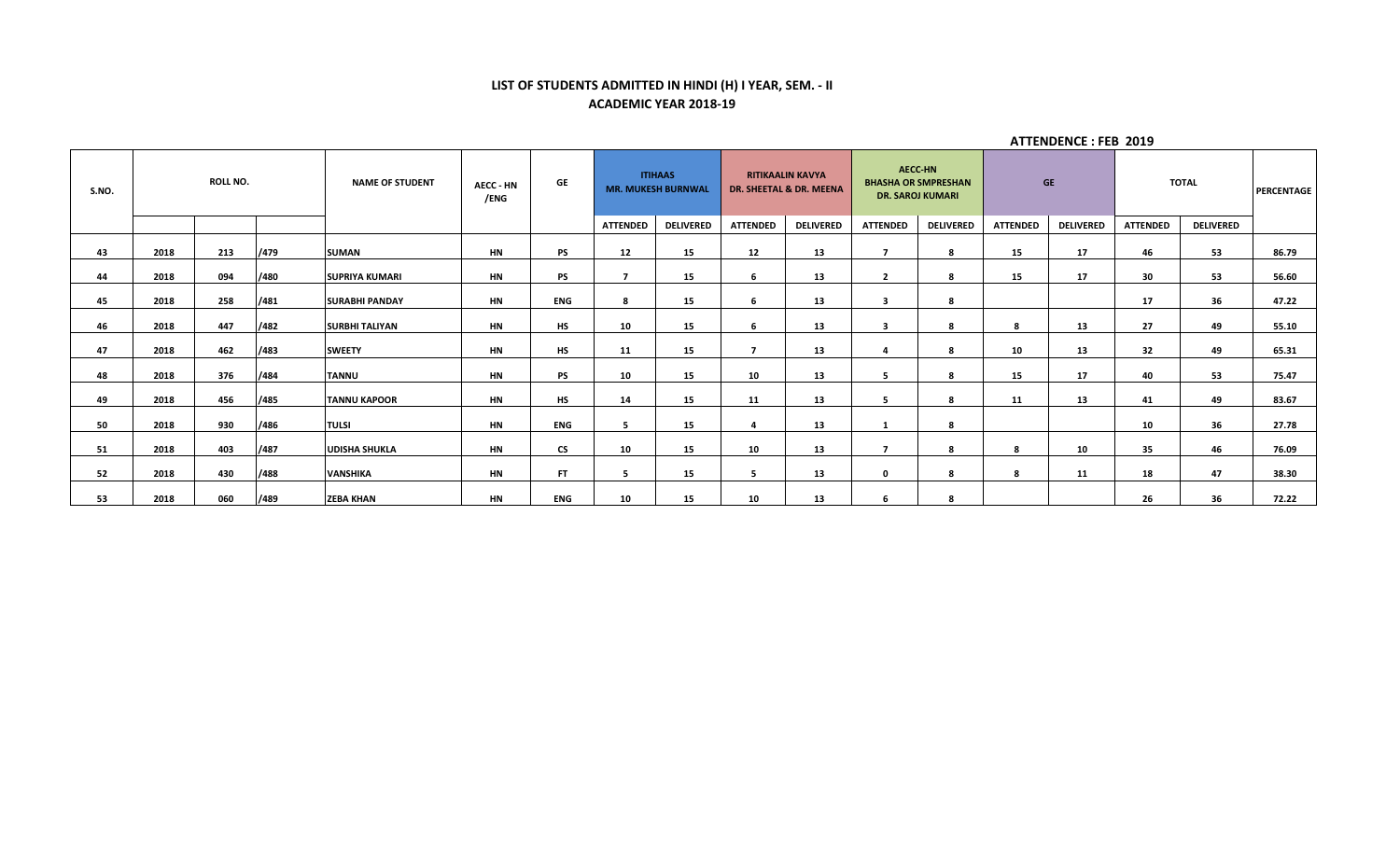# **VIVEKANANDA COLLEGE, VIVEK VIHAR, DELHI - 110095 LIST OF STUDENTS ADMITTED IN MATHS (H) I YEAR, SEM. - II ACADEMIC YEAR 2018-19**

| S.NO.                   |      | ROLL NO. |      | <b>NAME OF STUDENT</b>    | GE                       |                 | <b>REAL ANALYSIS</b><br><b>MRS. SEEMA TANEJA</b><br><b>DR. SHIVANI DUBEY</b> | <b>MS. ANJU &amp; DR. SANDHYA</b> | <b>DIFF. EQUATIONS C4</b><br><b>JAIN</b> |                 | <b>AECC-EVS</b><br><b>DR. SUBHASH CHANDRA</b> |                 | <b>GE</b>        |                 | <b>TOTAL</b>     | PERCENTAGE |
|-------------------------|------|----------|------|---------------------------|--------------------------|-----------------|------------------------------------------------------------------------------|-----------------------------------|------------------------------------------|-----------------|-----------------------------------------------|-----------------|------------------|-----------------|------------------|------------|
|                         |      |          |      |                           |                          | <b>ATTENDED</b> | <b>DELIVERED</b>                                                             | <b>ATTENDED</b>                   | <b>DELIVERED</b>                         | <b>ATTENDED</b> | <b>DELIVERED</b>                              | <b>ATTENDED</b> | <b>DELIVERED</b> | <b>ATTENDED</b> | <b>DELIVERED</b> |            |
| 1                       | 2018 | 493      | /539 | <b>AARADHYA KUMARI</b>    | <b>CS</b>                | 17              | 19                                                                           | 24                                | 26                                       | $\overline{7}$  | 8                                             | 10              | 14               | 58              | 67               | 86.57      |
| $\mathbf{2}$            | 2018 | 672      | /540 | <b>ADITI PURI</b>         | <b>CS</b>                | 19              | 19                                                                           | 26                                | 26                                       | 8               | 8                                             | 14              | 14               | 67              | 67               | 100.00     |
| $\overline{\mathbf{3}}$ | 2018 | 084      | /541 | <b>AKANKSHA CHOUDHARY</b> | $\mathsf{CS}\phantom{0}$ | 19              | 19                                                                           | 26                                | 26                                       | 8               | 8                                             | 14              | 14               | 67              | 67               | 100.00     |
| 4                       | 2018 | 441      | /542 | <b>ANJALI PANCHAL</b>     | COMM                     | 18              | 19                                                                           | 25                                | 26                                       | 8               | 8                                             | 8               | 9                | 59              | 62               | 95.16      |
| 5                       | 2018 | 629      | /544 | <b>ARCHNA</b>             | <b>CS</b>                | 16              | 19                                                                           | 23                                | 26                                       | $\overline{7}$  | 8                                             | 11              | 14               | 57              | 67               | 85.07      |
| 6                       | 2018 | 470      | /545 | <b>ARSHPREET KAUR</b>     | $\mathsf{CS}\phantom{0}$ | 16              | 19                                                                           | 20                                | 26                                       | 6               | 8                                             | 11              | 14               | 53              | 67               | 79.10      |
| $\overline{7}$          | 2018 | 110      | /546 | <b>B S NAKSHATHRA</b>     | <b>CS</b>                | 19              | 19                                                                           | 26                                | 26                                       | 8               | 8                                             | 14              | 14               | 67              | 67               | 100.00     |
| 8                       | 2018 | 791      | /547 | <b>BHARTI SHARMA</b>      | <b>CS</b>                | 15              | 19                                                                           | 20                                | 26                                       | 8               | 8                                             | 14              | 14               | 57              | 67               | 85.07      |
| 9                       | 2018 | 799      | /548 | <b>DEEPALI DAGAR</b>      | <b>PHY</b>               | 16              | 19                                                                           | 22                                | 26                                       | 6               | 8                                             | 11              | 11               | 55              | 64               | 85.94      |
| 10                      | 2018 | 464      | /549 | <b>DIKSHA SHIVHARE</b>    | <b>CS</b>                | 16              | 19                                                                           | 25                                | 26                                       | -5              | 8                                             | 14              | 14               | 60              | 67               | 89.55      |
| 11                      | 2018 | 489      | /550 | <b>HANSIKA AGRAWAL</b>    | <b>COMM</b>              | 19              | 19                                                                           | 25                                | 26                                       | $\overline{7}$  | 8                                             | 8               | 9                | 59              | 62               | 95.16      |
| 12                      | 2018 | 365      | /551 | <b>KM ADITI GUPTA</b>     | <b>CS</b>                | 19              | 19                                                                           | 26                                | 26                                       | 6               | 8                                             | 14              | 14               | 65              | 67               | 97.01      |
| 13                      | 2018 | 545      | /553 | <b>KM KAJAL</b>           | <b>CS</b>                | 18              | 19                                                                           | 21                                | 26                                       | -5              | 8                                             | 11              | 14               | 55              | 67               | 82.09      |
| 14                      | 2018 | 727      | /554 | <b>KM KAVYA SINGH</b>     | <b>ENG</b>               | 18              | 19                                                                           | 24                                | 26                                       | 8               | 8                                             |                 |                  | 50              | 53               | 94.34      |
| 15                      | 2018 | 602      | /555 | <b>KM KOMAL YADAV</b>     | <b>CS</b>                | 19              | 19                                                                           | 26                                | 26                                       | 8               | 8                                             | 14              | 14               | 67              | 67               | 100.00     |
| 16                      | 2018 | 395      | /556 | <b>KM MEGHA SAHU</b>      | <b>CS</b>                | 18              | 19                                                                           | 24                                | 26                                       | $\overline{z}$  | 8                                             | 11              | 14               | 60              | 67               | 89.55      |
| 17                      | 2018 | 455      | /557 | <b>KM PRIYANKA</b>        | <b>ECO-SEC-A</b>         | 19              | 19                                                                           | 26                                | 26                                       | 8               | 8                                             | $\overline{7}$  | 8                | 60              | 61               | 98.36      |
| 18                      | 2018 | 554      | /558 | <b>KM RATNA SINGH</b>     | <b>CS</b>                | 17              | 19                                                                           | 25                                | 26                                       | 5               | 8                                             | 12              | 14               | 59              | 67               | 88.06      |
| 19                      | 2018 | 919      | /559 | <b>KM SHIVANI GUPTA</b>   | HN                       | 17              | 19                                                                           | 26                                | 26                                       | 5               | 8                                             | 8               | 10               | 56              | 63               | 88.89      |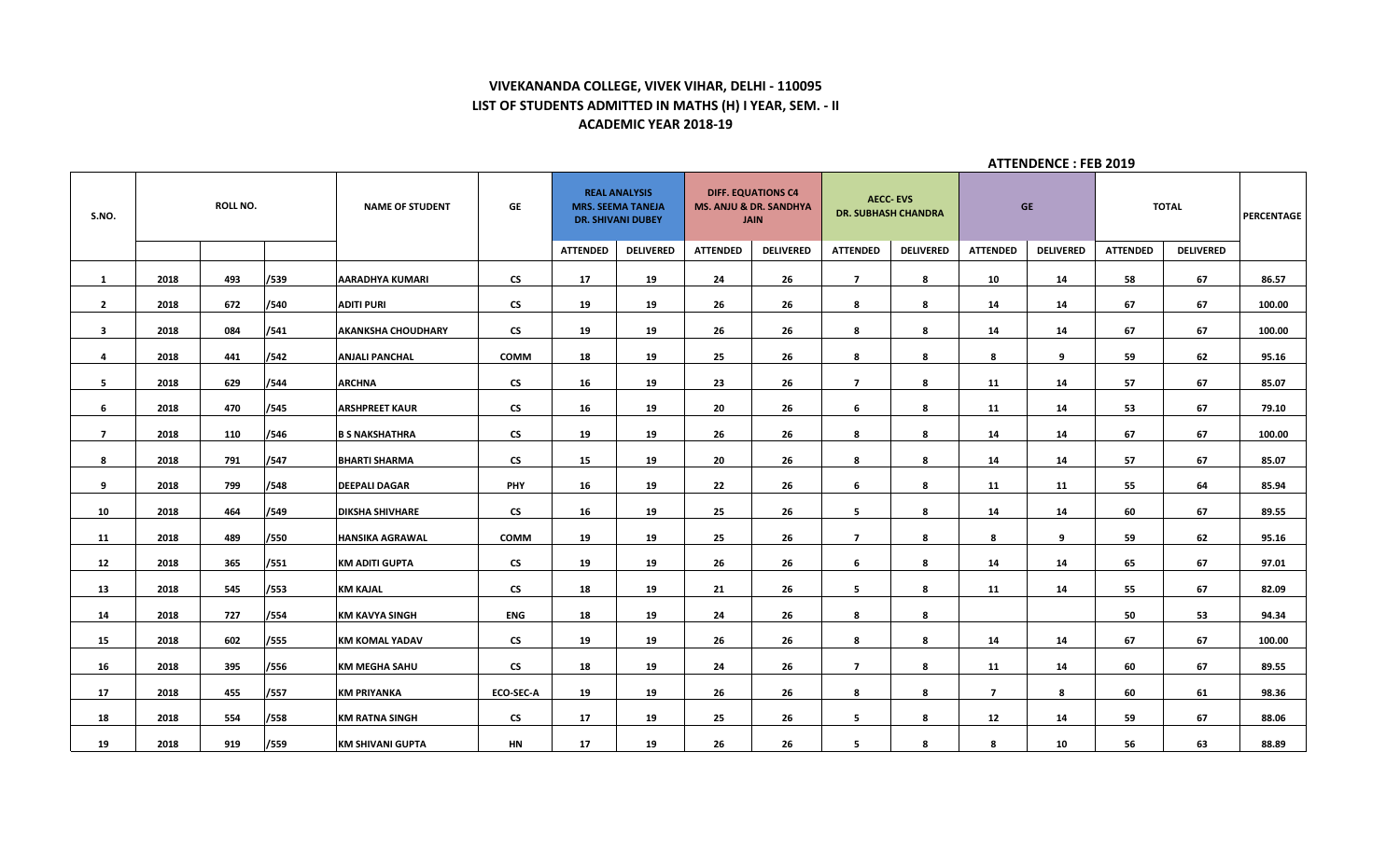# **LIST OF STUDENTS ADMITTED IN MATHS (H) I YEAR, SEM. - II ACADEMIC YEAR 2018-19**

| S.NO. | <b>ROLL NO.</b> |     | <b>NAME OF STUDENT</b> | GE                     | <b>REAL ANALYSIS</b><br><b>MRS. SEEMA TANEJA</b><br><b>DR. SHIVANI DUBEY</b> |                 |                  | <b>DIFF. EQUATIONS C4</b><br><b>MS. ANJU &amp; DR. SANDHYA</b><br><b>JAIN</b> |                  | <b>AECC-EVS</b><br><b>DR. SUBHASH CHANDRA</b> | <b>GE</b>        |                 | <b>TOTAL</b>     |                 | <b>PERCENTAGE</b> |        |
|-------|-----------------|-----|------------------------|------------------------|------------------------------------------------------------------------------|-----------------|------------------|-------------------------------------------------------------------------------|------------------|-----------------------------------------------|------------------|-----------------|------------------|-----------------|-------------------|--------|
|       |                 |     |                        |                        |                                                                              | <b>ATTENDED</b> | <b>DELIVERED</b> | <b>ATTENDED</b>                                                               | <b>DELIVERED</b> | <b>ATTENDED</b>                               | <b>DELIVERED</b> | <b>ATTENDED</b> | <b>DELIVERED</b> | <b>ATTENDED</b> | <b>DELIVERED</b>  |        |
| 20    | 2018            | 049 | /560                   | <b>KM. NEHA SINGH</b>  | <b>CS</b>                                                                    | 17              | 19               | 20                                                                            | 26               | 5                                             | 8                | 9               | 14               | 51              | 67                | 76.12  |
| 21    | 2018            | 402 | /561                   | <b>KSHAMA YADAV</b>    | <b>CS</b>                                                                    | 19              | 19               | 26                                                                            | 26               | $\overline{7}$                                | 8                | 14              | 14               | 66              | 67                | 98.51  |
| 22    | 2018            | 016 | /562                   | <b>MALVIKA TALWAR</b>  | $\mathsf{CS}^-$                                                              | 19              | 19               | 26                                                                            | 26               | 8                                             | 8                | 14              | 10               | 67              | 63                | 106.35 |
| 23    | 2018            | 400 | /563                   | <b>MANISHA PATEL</b>   | <b>CS</b>                                                                    | 19              | 19               | 25                                                                            | 27               | 8                                             | 8                | 6               | 10               | 58              | 64                | 90.63  |
| 24    | 2018            | 411 | /565                   | <b>MUSKAN GOLA</b>     | $\mathsf{CS}\phantom{0}$                                                     | 19              | 19               | 24                                                                            | 27               | $\overline{7}$                                | 8                | 10              | 10               | 60              | 64                | 93.75  |
| 25    | 2018            | 641 | /566                   | <b>MUSKAN PANDEY</b>   | $\mathsf{CS}$                                                                | 18              | 19               | 21                                                                            | 27               | 5                                             | -8               | 9               | 10               | 53              | 64                | 82.81  |
| 26    | 2018            | 440 | /567                   | <b>NEHA</b>            | <b>HN</b>                                                                    | 14              | 19               | 23                                                                            | 27               | $\overline{7}$                                | 8                | 8               | 10               | 52              | 64                | 81.25  |
| 27    | 2018            | 723 | /568                   | <b>NEHA GAUR</b>       | <b>ECO-SEC-A</b>                                                             | 17              | 19               | 26                                                                            | 27               | $\overline{7}$                                | 8                | 6               | 8                | 56              | 62                | 90.32  |
| 28    | 2018            | 521 | /569                   | <b>NEHA GAUTAM</b>     | $\mathsf{CS}\phantom{0}$                                                     | 17              | 19               | 20                                                                            | 27               | $\overline{7}$                                | 8                | 8               | 10               | 52              | 64                | 81.25  |
| 29    | 2018            | 883 | /571                   | PARINIKA JAIN          | $\mathsf{CS}\phantom{0}$                                                     | 19              | 19               | 25                                                                            | 27               | $\overline{7}$                                | 8                | 10              | 10               | 61              | 64                | 95.31  |
| 30    | 2018            | 738 | /575                   | <b>SALONI KUMARI</b>   | <b>CS</b>                                                                    | 20              | 19               | 25                                                                            | 27               | $\overline{7}$                                | 8                | 10              | 10               | 62              | 64                | 96.88  |
| 31    | 2018            | 539 | /576                   | <b>SALONI SISONDIA</b> | <b>CS</b>                                                                    | 12              | 19               | 16                                                                            | 27               | $\overline{4}$                                | -8               | 5               | 10               | 37              | 64                | 57.81  |
| 32    | 2018            | 663 | /577                   | <b>SANCHI</b>          | $\mathsf{CS}\phantom{0}$                                                     | 19              | 19               | 27                                                                            | 27               | 8                                             | 8                | 10              | 10               | 64              | 64                | 100.00 |
| 33    | 2018            | 710 | /579                   | <b>SHIVANI RANA</b>    | <b>CS</b>                                                                    | 15              | 19               | 23                                                                            | 27               | 8                                             | 8                | $\overline{7}$  | 10               | 53              | 64                | 82.81  |
| 34    | 2018            | 082 | /580                   | SOMYA AGGARWAL         | <b>CS</b>                                                                    | 19              | 19               | 25                                                                            | 26               | 6                                             | 8                | 10              | 10               | 60              | 63                | 95.24  |
| 35    | 2018            | 234 | /581                   | <b>SWATI</b>           | <b>PHY</b>                                                                   | 9               | 19               | 9                                                                             | 26               | $\overline{2}$                                | 8                | $\overline{7}$  | 11               | 27              | 64                | 42.19  |
| 36    | 2018            | 562 | /582                   | <b>SWETA SINGH</b>     | <b>ENG</b>                                                                   | 16              | 19               | 26                                                                            | 26               | $\overline{7}$                                | 8                |                 |                  | 49              | 53                | 92.45  |
| 37    | 2018            | 844 | /583                   | <b>SYLIE RAWAT</b>     | <b>CS</b>                                                                    | 20              | 19               | 26                                                                            | 26               | 8                                             | 8                | 10              | 10               | 64              | 63                | 101.59 |
| 38    | 2018            | 565 | /584                   | <b>VAISHALI SHARMA</b> | ENG                                                                          | 15              | 19               | 19                                                                            | 26               | $\overline{7}$                                | 8                |                 |                  | 41              | 53                | 77.36  |
| 39    | 2018            | 942 | /696                   | <b>NISHA ATTRI</b>     | $\mathsf{CS}$                                                                | 19              | 19               | 26                                                                            | 26               | 6                                             | 8                | 10              | 10               | 61              | 63                | 96.83  |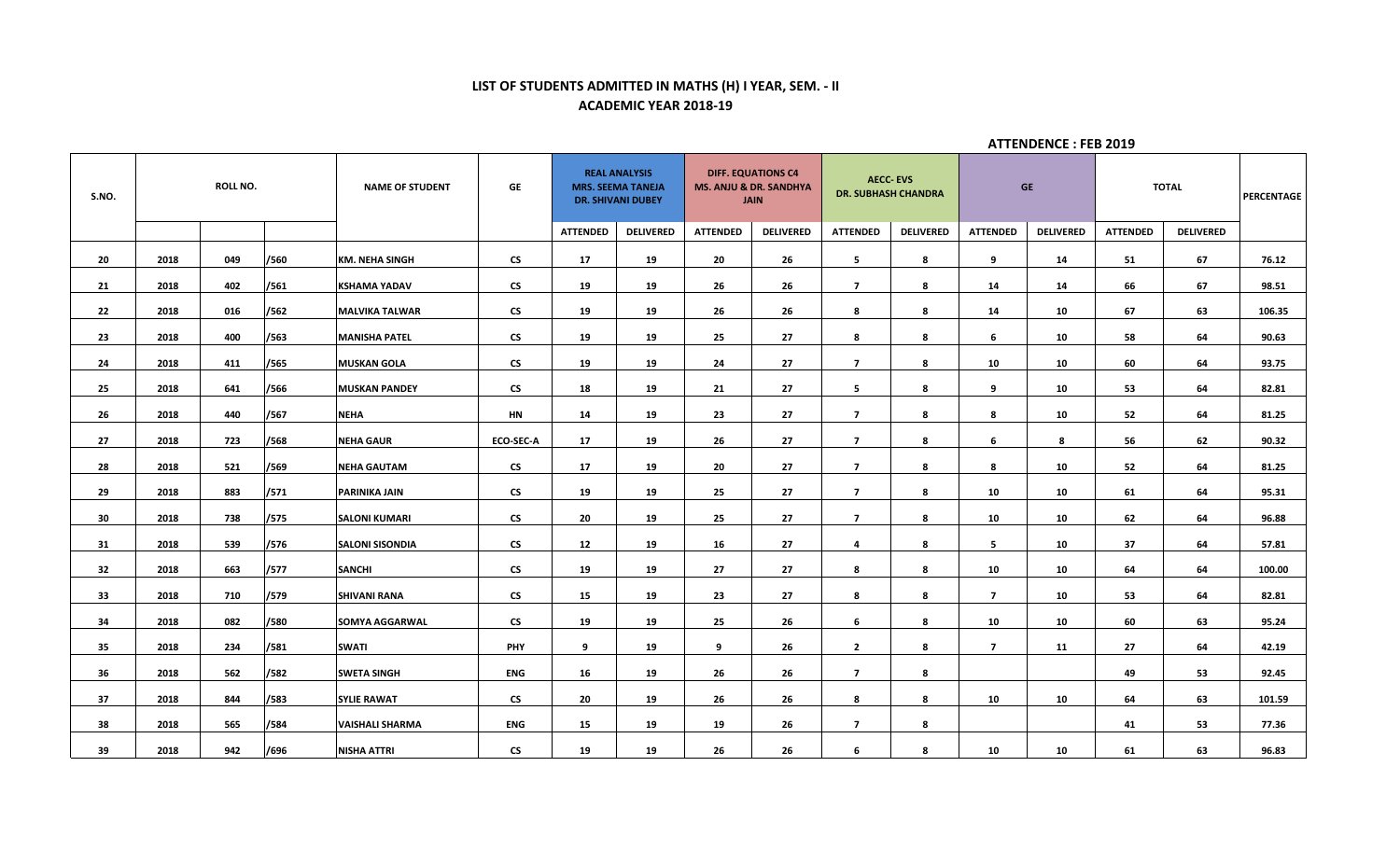# **LIST OF STUDENTS ADMITTED IN MATHS (H) I YEAR, SEM. - II ACADEMIC YEAR 2018-19**

| S.NO. | <b>ROLL NO.</b> |     | <b>NAME OF STUDENT</b> | GE                    | <b>REAL ANALYSIS</b><br><b>MRS. SEEMA TANEJA</b><br><b>DR. SHIVANI DUBEY</b> |                 | <b>DIFF. EQUATIONS C4</b><br><b>MS. ANJU &amp; DR. SANDHYA</b><br><b>JAIN</b> |                 | <b>AECC-EVS</b><br><b>DR. SUBHASH CHANDRA</b> |                 | <b>GE</b>        |                 | TOTAL            |                 | PERCENTAGE       |        |
|-------|-----------------|-----|------------------------|-----------------------|------------------------------------------------------------------------------|-----------------|-------------------------------------------------------------------------------|-----------------|-----------------------------------------------|-----------------|------------------|-----------------|------------------|-----------------|------------------|--------|
|       |                 |     |                        |                       |                                                                              | <b>ATTENDED</b> | <b>DELIVERED</b>                                                              | <b>ATTENDED</b> | <b>DELIVERED</b>                              | <b>ATTENDED</b> | <b>DELIVERED</b> | <b>ATTENDED</b> | <b>DELIVERED</b> | <b>ATTENDED</b> | <b>DELIVERED</b> |        |
| 40    | 2018            | 945 | /697                   | <b>NISHIKA SINGH</b>  | <b>CS</b>                                                                    | 21              | 19                                                                            | 26              | 26                                            | 8               |                  | 10              | 10               | 65              | 63               | 103.17 |
| 41    | 2018            | 946 | /698                   | <b>PRAGYA GOEL</b>    | <b>CS</b>                                                                    | 20              | 19                                                                            | 22              | 26                                            | ь               |                  | ۹               | 10               | 57              | 63               | 90.48  |
| 42    | 2018            | 943 | /699                   | <b>NISHU RATHI</b>    | <b>CS</b>                                                                    | 21              | 19                                                                            | 23              | 26                                            |                 |                  | 10              | 10               | 61              | 63               | 96.83  |
| 43    | 2018            | 967 | /721                   | YASHIKA               | <b>CS</b>                                                                    | 21              | 19                                                                            | 26              | 26                                            | 8               |                  | 10              | 10               | 65              | 63               | 103.17 |
| 44    | 2018            | 970 | /727                   | <b>HIMANI CHAUHAN</b> | CS.                                                                          | 20              | 19                                                                            | 25              | 26                                            | 8               |                  |                 | 10               | 61              | 63               | 96.83  |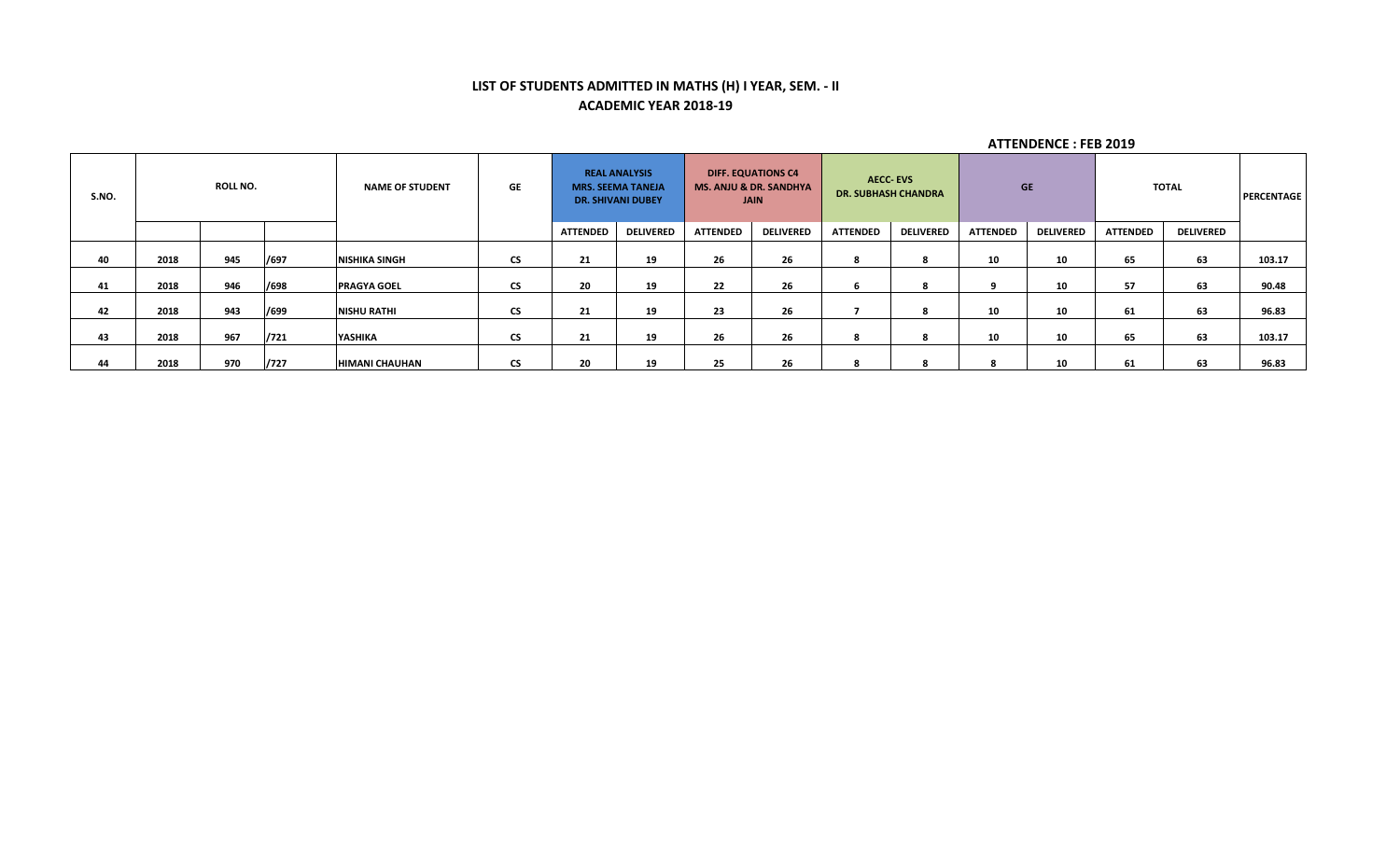#### **VIVEKANANDA COLLEGE, VIVEK VIHAR, DELHI - 110095 LIST OF STUDENTS ADMITTED IN POL. SCI. (H) I YEAR, SEM. - II ACADEMIC YEAR 2018-19**

| S.NO.          | ROLL NO. |     | <b>NAME OF STUDENT</b> | AECC-<br>EN/HN            | GE        | POLITICAL PROCESS IN INDIA<br>DR. SMRITI MS. MUSKAN,<br><b>DR. GARGI</b> |                 | <b>POLITICAL THEORY:</b><br><b>CONCEPTS &amp; DEBATES</b><br><b>MS. SUNITA</b> |                 | <b>AECC-EN/HN</b><br><b>DR. VIVEK KUMAR GUPTA</b><br><b>DR. SHEETAL</b> |                 | <b>GE</b>        |                 | <b>TOTAL</b>     |                 | PERCENTAGE       |        |
|----------------|----------|-----|------------------------|---------------------------|-----------|--------------------------------------------------------------------------|-----------------|--------------------------------------------------------------------------------|-----------------|-------------------------------------------------------------------------|-----------------|------------------|-----------------|------------------|-----------------|------------------|--------|
|                |          |     |                        |                           |           |                                                                          | <b>ATTENDED</b> | <b>DELIVERED</b>                                                               | <b>ATTENDED</b> | <b>DELIVERED</b>                                                        | <b>ATTENDED</b> | <b>DELIVERED</b> | <b>ATTENDED</b> | <b>DELIVERED</b> | <b>ATTENDED</b> | <b>DELIVERED</b> |        |
| $\mathbf{1}$   | 2018     | 816 | /586                   | AJITA RAKESH              | <b>HN</b> | <b>HS</b>                                                                | 12              | 12                                                                             | 12              | 12                                                                      |                 |                  | 12              | 13               | 36              | 37               | 97.30  |
| $\overline{2}$ | 2018     | 196 | /587                   | <b>AKANSHA MISHRA</b>     |           | <b>PHY</b>                                                               | $\overline{ }$  | 12                                                                             | 10              | 12                                                                      |                 |                  | 8               | 11               | 25              | 35               | 71.43  |
| $\mathbf{3}$   | 2018     | 189 | /588                   | <b>ANKITA</b>             | HN        | HN                                                                       | 6               | 12                                                                             | 10              | 12                                                                      |                 |                  | 5               | 10               | 21              | 34               | 61.76  |
| $\overline{4}$ | 2018     | 243 | /589                   | ANNANYA KAKKAR            | EN        | ENG                                                                      | 5               | 12                                                                             | 11              | 12                                                                      | 11              | 11               |                 |                  | 27              | 35               | 77.14  |
| 5              | 2018     | 564 | /590                   | <b>ANSUIYA DASSI</b>      | EN        | <b>ENG</b>                                                               | 12              | 12                                                                             | 12              | 12                                                                      | 11              | 11               |                 |                  | 35              | 35               | 100.00 |
| 6              | 2018     | 034 | /591                   | <b>ANUSHKA SHARMA</b>     | EN        | HS                                                                       | 8               | 12                                                                             | 12              | 12                                                                      | 11              | 11               | 10              | 13               | 41              | 48               | 85.42  |
| $\overline{7}$ | 2018     | 546 | /592                   | <b>ARCHANA</b>            | <b>HN</b> | HN                                                                       | 12              | 12                                                                             | 11              | 12                                                                      |                 |                  | 10              | 10               | 33              | 34               | 97.06  |
| 8              | 2018     | 078 | /593                   | ASHIKA JAIN               | EN        | HS                                                                       | 9               | 12                                                                             | 12              | 12                                                                      | 9               | 11               | 11              | 13               | 41              | 48               | 85.42  |
| 9              | 2018     | 324 | /594                   | <b>BHANU PRIYA</b>        | <b>HN</b> | <b>HN</b>                                                                | 8               | 12                                                                             | 12              | 12                                                                      |                 |                  | 5               | 10               | 25              | 34               | 73.53  |
| 10             | 2018     | 062 | /595                   | <b>CHAMKI</b>             | EN        | HS                                                                       | $\overline{ }$  | 12                                                                             | 11              | 12                                                                      | 9               | 11               | 8               | 13               | 35              | 48               | 72.92  |
| 11             | 2018     | 380 | /597                   | <b>GUNJAN</b>             | EN        | <b>ECO-SEC-A</b>                                                         | 9               | 12                                                                             | 10              | 12                                                                      | 10              | 11               | 5               | 8                | 34              | 43               | 79.07  |
| 12             | 2018     | 042 | /598                   | <b>HARSHITA KHASPARYA</b> | EN        | HS                                                                       | 8               | 12                                                                             | 10              | 12                                                                      | 11              | 11               | 9               | 13               | 38              | 48               | 79.17  |
| 13             | 2018     | 186 | /600                   | <b>IQRA SHEIKH</b>        | <b>HN</b> | <b>ECO-SEC-A</b>                                                         | 10              | 12                                                                             | 12              | 12                                                                      |                 |                  | 4               | 8                | 26              | 32               | 81.25  |
| 14             | 2018     | 504 | /602                   | <b>JAYANTI</b>            | EN        | HN                                                                       | 11              | 12                                                                             | 11              | 12                                                                      | 11              | 11               | 8               | 10               | 41              | 45               | 91.11  |
| 15             | 2018     | 702 | /603                   | JYOTI YADAV               | EN        | <b>PHY</b>                                                               | 8               | 12                                                                             | 12              | 12                                                                      | 11              | 11               | 9               | 11               | 40              | 46               | 86.96  |
| 16             | 2018     | 031 | /604                   | <b>KAUSHIKI SHARMA</b>    | EN        | HN                                                                       | 8               | 12                                                                             | 10              | 12                                                                      | 5               | 11               | 5               | 10               | 28              | 45               | 62.22  |
| 17             | 2018     | 115 | /605                   | <b>KEERTI SHARMA</b>      | EN        | HS                                                                       | 6               | 12                                                                             | 11              | 12                                                                      | 8               | 11               | 8               | 13               | 33              | 48               | 68.75  |
| 18             | 2018     | 072 | /606                   | <b>KIRAN KARKI</b>        | EN        | <b>HS</b>                                                                | 11              | 12                                                                             | 12              | 12                                                                      | 10              | 11               | 10              | 13               | 43              | 48               | 89.58  |
| 19             | 2018     | 222 | /608                   | <b>KIRTI YADAV</b>        | EN        | HS                                                                       | 3               | 12                                                                             | 12              | 12                                                                      | 11              | 11               | 12              | 13               | 38              | 48               | 79.17  |
| 20             | 2018     | 387 | /609                   | <b>KUMARI JAYA</b>        | EN        | ENG                                                                      | $\mathbf{3}$    | 12                                                                             | 10              | 12                                                                      | 6               | 11               |                 |                  | 19              | 35               | 54.29  |
| 21             | 2018     | 223 | /610                   | <b>KUNWAR NUSHBA</b>      | EN        | HN                                                                       | 11              | 12                                                                             | 12              | 12                                                                      | 11              | 11               | $\overline{ }$  | 10               | 41              | 45               | 91.11  |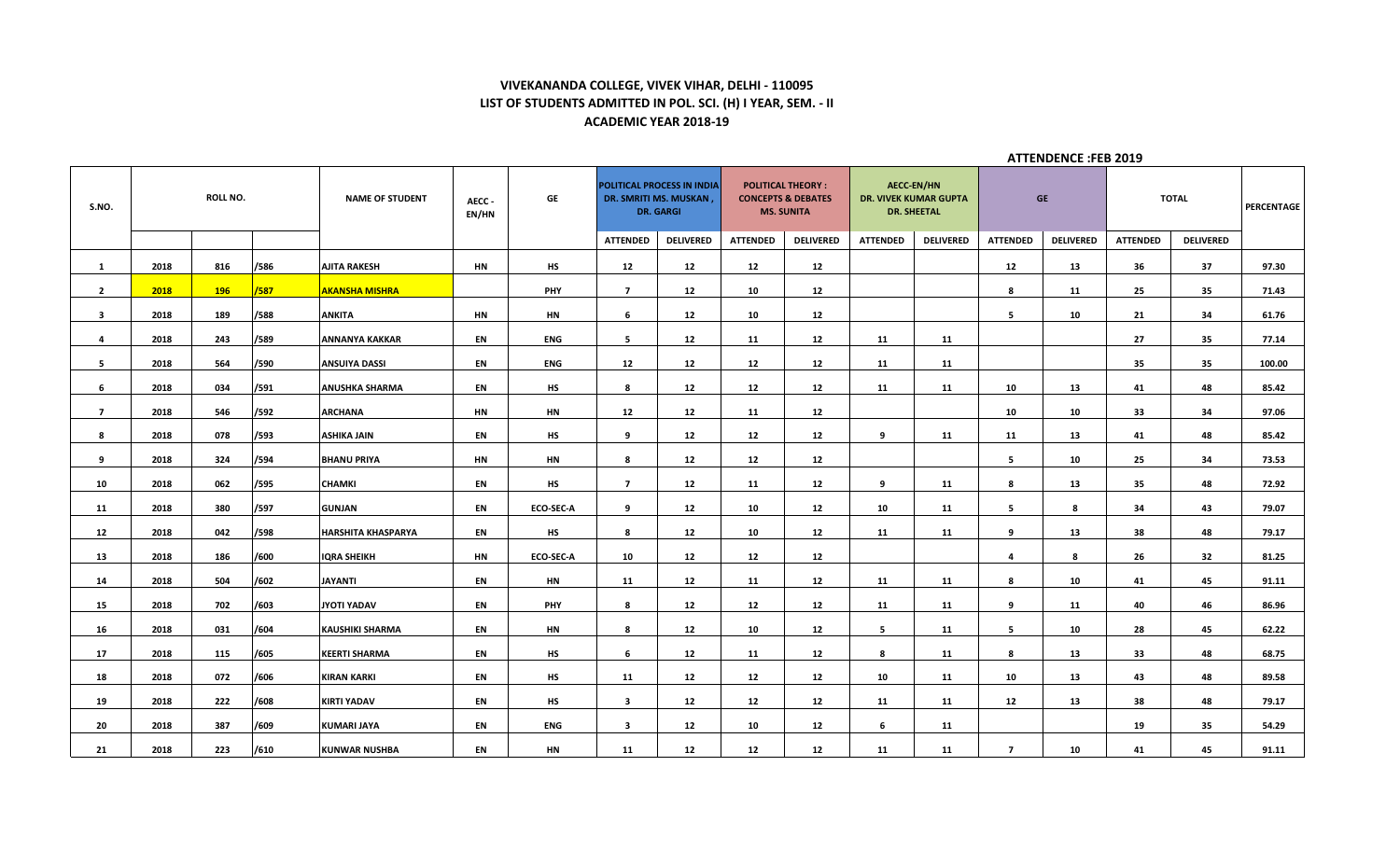## **LIST OF STUDENTS ADMITTED IN POL. SCI. (H) I YEAR, SEM. - II ACADEMIC YEAR 2018-19**

| S.NO. | <b>ROLL NO.</b> |     | <b>NAME OF STUDENT</b> | AECC-<br>EN/HN          | GE        | POLITICAL PROCESS IN INDIA<br>DR. SMRITI MS. MUSKAN,<br><b>DR. GARGI</b> |                 | <b>POLITICAL THEORY:</b><br><b>CONCEPTS &amp; DEBATES</b><br><b>MS. SUNITA</b> |                 | <b>AECC-EN/HN</b><br><b>DR. VIVEK KUMAR GUPTA</b><br><b>DR. SHEETAL</b> |                 | <b>GE</b>        |                 | <b>TOTAL</b>     |                 | PERCENTAGE       |        |
|-------|-----------------|-----|------------------------|-------------------------|-----------|--------------------------------------------------------------------------|-----------------|--------------------------------------------------------------------------------|-----------------|-------------------------------------------------------------------------|-----------------|------------------|-----------------|------------------|-----------------|------------------|--------|
|       |                 |     |                        |                         |           |                                                                          | <b>ATTENDED</b> | <b>DELIVERED</b>                                                               | <b>ATTENDED</b> | <b>DELIVERED</b>                                                        | <b>ATTENDED</b> | <b>DELIVERED</b> | <b>ATTENDED</b> | <b>DELIVERED</b> | <b>ATTENDED</b> | <b>DELIVERED</b> |        |
| 22    | 2018            | 713 | /611                   | LAXMI                   | EN        | <b>ECO-SEC-A</b>                                                         | 9               | 12                                                                             | 8               | 12                                                                      | 9               | 11               | 5               | 8                | 31              | 43               | 72.09  |
| 23    | 2018            | 460 | /612                   | <b>LEEMA TYAGI</b>      | EN        | <b>HS</b>                                                                | 9               | 12                                                                             | 10              | 12                                                                      | 9               | 11               | 11              | 13               | 39              | 48               | 81.25  |
| 24    | 2018            | 519 | /613                   | LUMI KIPA               | EN        | ENG                                                                      | 9               | 12                                                                             | 10              | 12                                                                      | $\overline{7}$  | 11               |                 |                  | 26              | 35               | 74.29  |
| 25    | 2018            | 285 | /615                   | <b>MEGHA</b>            | <b>HN</b> | HN                                                                       | 5               | 12                                                                             | 11              | 12                                                                      |                 |                  | 6               | 10               | 22              | 34               | 64.71  |
| 26    | 2018            | 143 | /616                   | MISHRA RIDDHI MITHILESH | EN        | <b>HS</b>                                                                | 10              | 12                                                                             | 10              | 12                                                                      | 9               | 11               | 8               | 13               | 37              | 48               | 77.08  |
| 27    | 2018            | 121 | /617                   | <b>MUSKAN</b>           | EN        | <b>HS</b>                                                                | 9               | 12                                                                             | 12              | 12                                                                      | $\overline{ }$  | 11               | 9               | 13               | 37              | 48               | 77.08  |
| 28    | 2018            | 006 | /618                   | <b>MUSKAN RAWAT</b>     | EN        | HS                                                                       | 9               | 12                                                                             | 12              | 12                                                                      | 11              | 11               | 12              | 13               | 44              | 48               | 91.67  |
| 29    | 2018            | 096 | /619                   | <b>NANCY</b>            | EN        | <b>PHY</b>                                                               | 5 <sub>1</sub>  | 12                                                                             | 10              | 12                                                                      | 8               | 11               | 9               | 11               | 32              | 46               | 69.57  |
| 30    | 2018            | 125 | /620                   | <b>NILIN SHARMA</b>     | EN        | HS                                                                       | $\overline{7}$  | 12                                                                             | 11              | 12                                                                      | 8               | 11               | 8               | 13               | 34              | 48               | 70.83  |
| 31    | 2018            | 129 | /621                   | <b>POOJA</b>            | EN        | HS                                                                       | 12              | $12\,$                                                                         | 10              | 12                                                                      | 8               | 11               | 8               | 13               | 38              | 48               | 79.17  |
| 32    | 2018            | 468 | /622                   | <b>POOJA</b>            | HN        | НN                                                                       | 12              | $12\,$                                                                         | 12              | 12                                                                      |                 |                  | 10              | 10               | 34              | 34               | 100.00 |
| 33    | 2018            | 475 | /623                   | <b>POOJA KUMARI</b>     | EN        | HS                                                                       | 11              | 12                                                                             | 12              | 12                                                                      | 11              | 11               | 12              | 13               | 46              | 48               | 95.83  |
| 34    | 2018            | 495 | /624                   | PRAGATI YADUVANSHI      | EN        | ENG                                                                      | 4               | 12                                                                             | 5               | 12                                                                      | $\mathbf 0$     | 11               |                 |                  | 9               | 35               | 25.71  |
| 35    | 2018            | 631 | /625                   | <b>RAICHAL</b>          | EN        | <b>ENG</b>                                                               | $\overline{7}$  | 12                                                                             | 11              | 12                                                                      | 10              | 11               |                 |                  | 28              | 35               | 80.00  |
| 36    | 2018            | 040 | /626                   | <b>RASHMI UPADHYAY</b>  | EN        | <b>ENG</b>                                                               | 12              | 12                                                                             | $12$            | $12$                                                                    | 10              | 11               |                 |                  | 34              | 35               | 97.14  |
| 37    | 2018            | 726 | /627                   | <b>SABIHA MALIK</b>     | EN        | <b>HS</b>                                                                | 9               | 12                                                                             | 10              | 12                                                                      | 5               | 11               | 8               | 13               | 32              | 48               | 66.67  |
| 38    | 2018            | 001 | /628                   | <b>SHIKHA KAUSHIK</b>   | EN        | HN                                                                       | 11              | 12                                                                             | 12              | 12                                                                      | 11              | 11               | 9               | 10               | 43              | 45               | 95.56  |
| 39    | 2018            | 885 | /629                   | <b>SHIVANI</b>          | <b>HN</b> | HN                                                                       | $\overline{7}$  | 12                                                                             | 10              | 12                                                                      |                 |                  | 5               | 10               | 22              | 34               | 64.71  |
| 40    | 2018            | 012 | /630                   | SHIVANI AGGARWAL        | EN        | ECO-SEC-A                                                                | 10              | 12                                                                             | 11              | 12                                                                      | 10              | 11               | $\overline{7}$  | 8                | 38              | 43               | 88.37  |
| 41    | 2018            | 297 | /631                   | <b>SHIVANI PARCHA</b>   | HN        | НN                                                                       | 10              | 12                                                                             | 10              | 12                                                                      |                 |                  | 8               | 10               | 28              | 34               | 82.35  |
| 42    | 2018            | 227 | /632                   | <b>SHWETA</b>           | <b>HN</b> | HN                                                                       | 8               | 12                                                                             | 10              | 12                                                                      |                 |                  | 8               | 10               | 26              | 34               | 76.47  |
| 43    | 2018            | 457 | /633                   | <b>SIMRAN TYAGI</b>     | EN        | <b>HS</b>                                                                | 12              | 12                                                                             | 6               | 12                                                                      | 9               | 11               | 9               | 13               | 36              | 48               | 75.00  |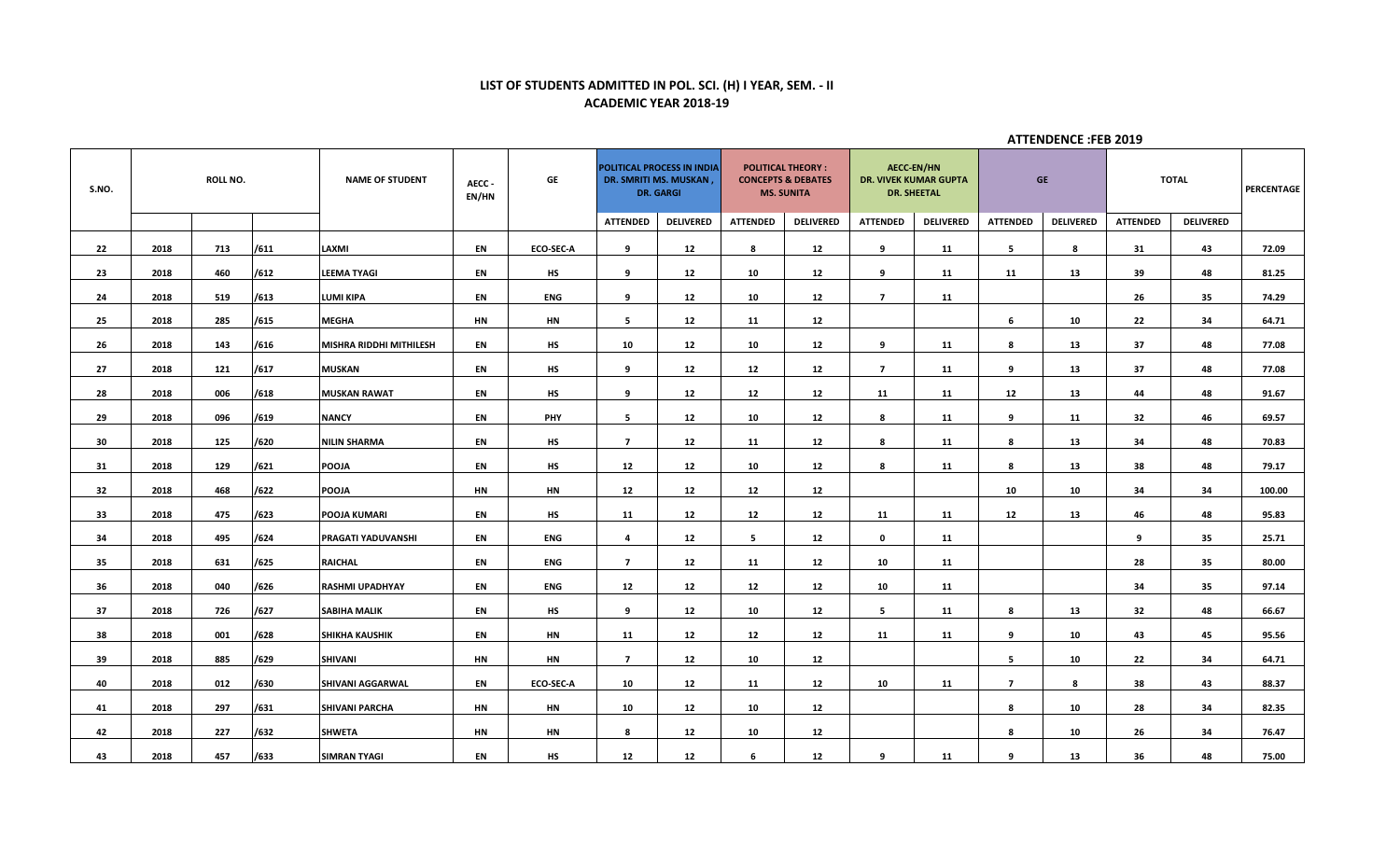### **LIST OF STUDENTS ADMITTED IN POL. SCI. (H) I YEAR, SEM. - II ACADEMIC YEAR 2018-19**

| S.NO. | ROLL NO. |     | <b>NAME OF STUDENT</b> | AECC -<br>EN/HN       | GE        | <b>POLITICAL PROCESS IN INDIA</b><br>DR. SMRITI MS. MUSKAN,<br><b>DR. GARGI</b> |                 | <b>POLITICAL THEORY:</b><br><b>CONCEPTS &amp; DEBATES</b><br><b>MS. SUNITA</b> |                 | <b>AECC-EN/HN</b><br><b>DR. VIVEK KUMAR GUPTA</b><br><b>DR. SHEETAL</b> |                 | <b>GE</b>        |                 | <b>TOTAL</b>     |                 | <b>PERCENTAGE</b> |        |
|-------|----------|-----|------------------------|-----------------------|-----------|---------------------------------------------------------------------------------|-----------------|--------------------------------------------------------------------------------|-----------------|-------------------------------------------------------------------------|-----------------|------------------|-----------------|------------------|-----------------|-------------------|--------|
|       |          |     |                        |                       |           |                                                                                 | <b>ATTENDED</b> | <b>DELIVERED</b>                                                               | <b>ATTENDED</b> | <b>DELIVERED</b>                                                        | <b>ATTENDED</b> | <b>DELIVERED</b> | <b>ATTENDED</b> | <b>DELIVERED</b> | <b>ATTENDED</b> | <b>DELIVERED</b>  |        |
| 44    | 2018     | 431 | /634                   | <b>SOMIYA</b>         | <b>HN</b> | <b>ECO-SEC-A</b>                                                                |                 | 12                                                                             | 12              | 12                                                                      |                 |                  | $\mathbf{0}$    | 8                | 21              | 32                | 65.63  |
| 45    | 2018     | 418 | /635                   | <b>SWATI CHAUHAN</b>  | EN        | <b>ECO-SEC-A</b>                                                                | 10              | 12                                                                             | 11              | 12                                                                      | 11              | 11               | 6               | 8                | 38              | 43                | 88.37  |
| 46    | 2018     | 332 | /636                   | <b>SWETHA</b>         | EN        | <b>HS</b>                                                                       | q               | 12                                                                             | 11              | 12                                                                      | 11              | 11               | 10              | 13               | 41              | 48                | 85.42  |
| 47    | 2018     | 494 | /637                   | <b>TANNU</b>          | <b>HN</b> | <b>HS</b>                                                                       |                 | 12                                                                             | 12              | 12                                                                      |                 |                  | 11              | 13               | 31              | 37                | 83.78  |
| 48    | 2018     | 478 | /638                   | <b>TANNU PANCHAL</b>  | EN.       | <b>ENG</b>                                                                      | $\overline{7}$  | 12                                                                             | 12              | 12                                                                      | 8               | 11               |                 |                  | 27              | 35 <sub>1</sub>   | 77.14  |
| 49    | 2018     | 219 | /639                   | <b>URVASHI</b>        | EN        | <b>COMM</b>                                                                     | 11              | 12                                                                             | 11              | 12                                                                      | 11              | 11               | 8               | q                | 41              | 44                | 93.18  |
| 50    | 2018     | 385 | /640                   | <b>VANDANA</b>        | <b>HN</b> | <b>HN</b>                                                                       | 11              | 12                                                                             | 11              | 12                                                                      |                 |                  | 10              | 10               | 32              | 34                | 94.12  |
| 51    | 2018     | 414 | /641                   | <b>VANDANA</b>        | EN        | <b>COMM</b>                                                                     | 12              | 12                                                                             | 12              | 12                                                                      | 11              | 11               | 9               | 9                | 44              | 44                | 100.00 |
| 52    | 2018     | 960 | 713                    | <b>PINKI KUMARI</b>   | <b>HN</b> | <b>HN</b>                                                                       | 12              | 12                                                                             | 10              | 12                                                                      |                 |                  | 10              | 10               | 32              | 34                | 94.12  |
| 53    | 2018     | 958 | 714                    | <b>USHA PRAJAPATI</b> | <b>HN</b> | <b>HN</b>                                                                       | 11              | 12                                                                             | 11              | 12                                                                      |                 |                  | 10              | 10               | 32              | 34                | 94.12  |
| 54    | 2018     |     | 732                    | <b>SAPNA KOTKHARI</b> | EN        | <b>ENG</b>                                                                      |                 | 12                                                                             | 12              | 12                                                                      | 11              | 11               |                 |                  | 23              | 35                | 65.71  |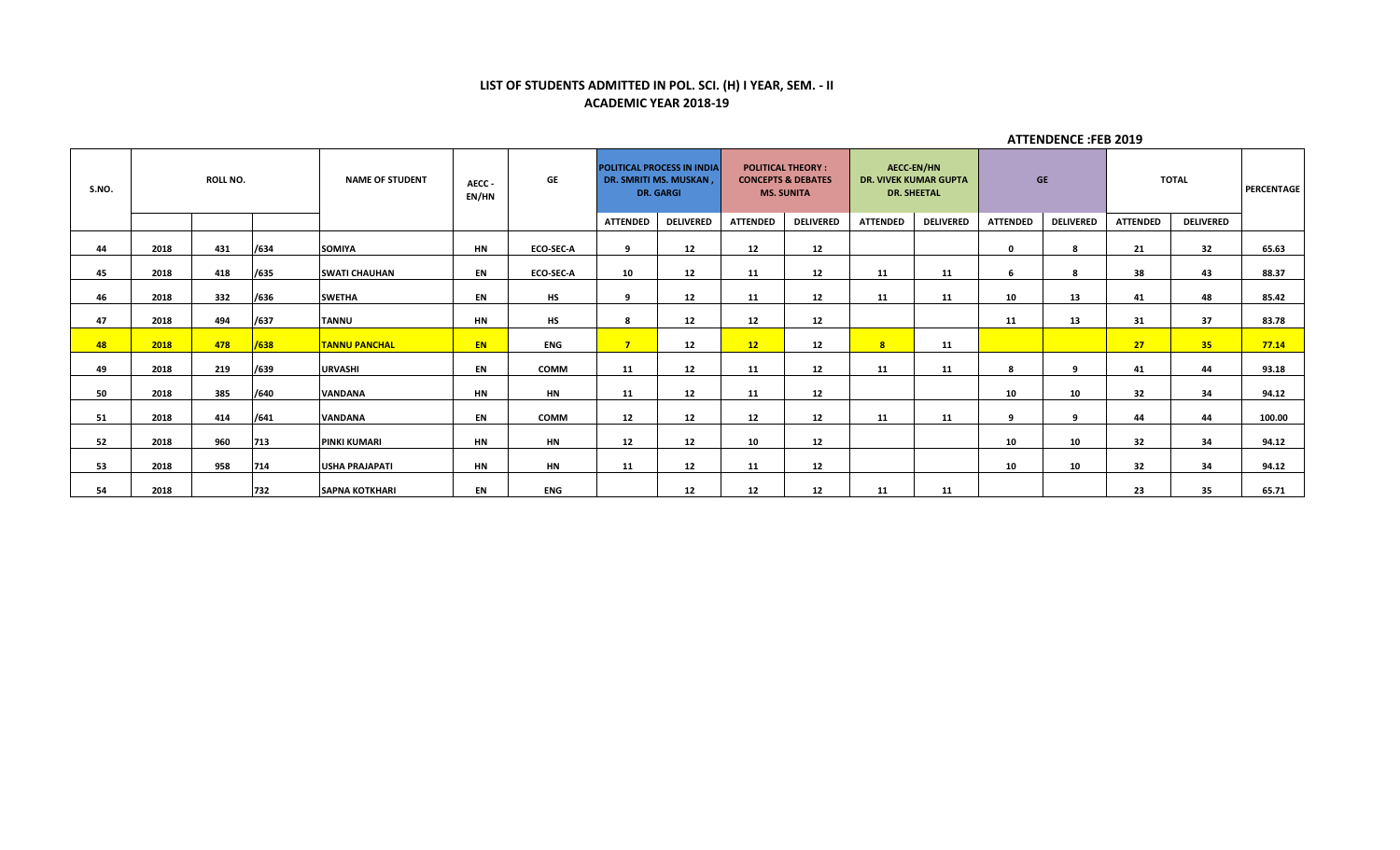## **VIVEKANANDA COLLEGE, VIVEK VIHAR, DELHI - 110095 LIST OF STUDENTS ADMITTED IN SANSKRIT (H) I YEAR, SEM. - II ACADEMIC YEAR 2018-19**

| S.NO.          | <b>ROLL NO.</b> |     | <b>NAME OF STUDENT</b> | AECC-SKT              | <b>GE</b>  | <b>GEETA ME AATM</b><br><b>PRABHANDAN</b><br>DR. D.D. KASHYAP |                 | $C-3$<br><b>DR. KAMINI TANEJA</b> |                         | <b>AECC-SKT</b><br><b>SKT LIT MIL</b><br><b>DR. VEDANIDHI</b> |                 | <b>GE</b>        |                 | <b>TOTAL</b>     |                 | PERCENTAGE       |       |
|----------------|-----------------|-----|------------------------|-----------------------|------------|---------------------------------------------------------------|-----------------|-----------------------------------|-------------------------|---------------------------------------------------------------|-----------------|------------------|-----------------|------------------|-----------------|------------------|-------|
|                |                 |     |                        |                       |            |                                                               | <b>ATTENDED</b> | <b>DELIVERED</b>                  | <b>ATTENDED</b>         | <b>DELIVERED</b>                                              | <b>ATTENDED</b> | <b>DELIVERED</b> | <b>ATTENDED</b> | <b>DELIVERED</b> | <b>ATTENDED</b> | <b>DELIVERED</b> |       |
| 1              | 2018            | 169 | /642                   | <b>AAKRITI DOBHAL</b> | <b>SKT</b> | HN                                                            | 12              | 15                                | $\overline{7}$          | 12                                                            | $\mathbf 0$     | 5                | 6               | 13               | 25              | 45               | 55.56 |
| $\overline{2}$ | 2018            | 525 | /644                   | <b>AASTHA SINGH</b>   | <b>SKT</b> | HS                                                            | 12              | 15                                | 12                      | 12                                                            | $\overline{2}$  | 5                | 6               | 13               | 32              | 45               | 71.11 |
| 3              | 2018            | 613 | /645                   | <b>ADITI BHATT</b>    | <b>SKT</b> | HN                                                            | 10              | 15                                | 6                       | 12                                                            | $\mathbf 0$     | 5                | -3              | 13               | 19              | 45               | 42.22 |
| $\overline{4}$ | 2018            | 764 | /646                   | <b>ASHA</b>           | <b>SKT</b> | HN                                                            | 10              | 15                                | 6                       | 12                                                            | $\overline{a}$  | 5                | ${\bf 10}$      | 13               | 30              | 45               | 66.67 |
| 5              | 2018            | 618 | /647                   | <b>DIMPLE KAIN</b>    | <b>SKT</b> | COMM                                                          | $\overline{7}$  | 15                                | $\overline{7}$          | 12                                                            | $\overline{2}$  | 5                | 1               | 9                | 17              | 41               | 41.46 |
| 6              | 2018            | 116 | /648                   | <b>DIMPLE SHARMA</b>  | <b>SKT</b> | HS                                                            | 4               | 15                                | $\mathbf 0$             | 12                                                            | $\mathbf 0$     | 5                | 6               | 13               | 10              | 45               | 22.22 |
| $\overline{7}$ | 2018            | 772 | /649                   | <b>DIPSHI</b>         | <b>SKT</b> | HN                                                            | 8               | 15                                | 9                       | 12                                                            | $\mathbf{3}$    | 5                | 11              | 13               | 31              | 45               | 68.89 |
| 8              | 2018            | 696 | /650                   | <b>ISHIKA BHATI</b>   | <b>SKT</b> | <b>HN</b>                                                     | 9               | 15                                | 10                      | 12                                                            | $\overline{a}$  | 5                | 6               | 13               | 29              | 45               | 64.44 |
| 9              | 2018            | 740 | /651                   | <b>JANVI</b>          | <b>SKT</b> | HS                                                            | $\mathbf{3}$    | 15                                | 1                       | 12                                                            | $\mathbf{3}$    | 5                | 6               | 13               | 13              | 45               | 28.89 |
| 10             | 2018            | 119 | /652                   | JYOTI SHARMA          | <b>SKT</b> | <b>HS</b>                                                     | 4               | 15                                | 10                      | 12                                                            | $\mathbf 0$     | 5                | $\overline{a}$  | 13               | 18              | 45               | 40.00 |
| 11             | 2018            | 744 | /653                   | JYOTI VERMA           | <b>SKT</b> | HN                                                            | 9               | 15                                | $\overline{7}$          | 12                                                            | $\overline{2}$  | 5                | 8               | 13               | 26              | 45               | 57.78 |
| 12             | 2018            | 840 | /655                   | <b>KALPANA</b>        | <b>SKT</b> | HN                                                            | $\mathbf 0$     | 15                                | $\mathbf{0}$            | 12                                                            | $\mathbf 0$     | 5                | 0               | 13               | $\mathbf 0$     | 45               | 0.00  |
| 13             | 2018            | 509 | /656                   | <b>KAVITA</b>         | <b>SKT</b> | HN                                                            | 8               | 15                                | 11                      | 12                                                            | $\mathbf{0}$    | 5                | 5               | 13               | 24              | 45               | 53.33 |
| 14             | 2018            | 298 | /658                   | <b>KIRNANCY</b>       | <b>SKT</b> | HN                                                            | 11              | 15                                | 12                      | 12                                                            | 5               | 5                | 6               | 13               | 34              | 45               | 75.56 |
| 15             | 2018            | 609 | /659                   | <b>KM AARTI</b>       | <b>SKT</b> | HS                                                            | 12              | 15                                | 11                      | 12                                                            | $\mathbf{3}$    | 5                | 9               | 13               | 35              | 45               | 77.78 |
| 16             | 2018            | 785 | /660                   | KM KUM SNADHYA TIVARI | <b>SKT</b> | COMM                                                          | 6               | 15                                | $\overline{\mathbf{a}}$ | 12                                                            | $\overline{2}$  | 5                | -1              | 9                | 13              | 41               | 31.71 |